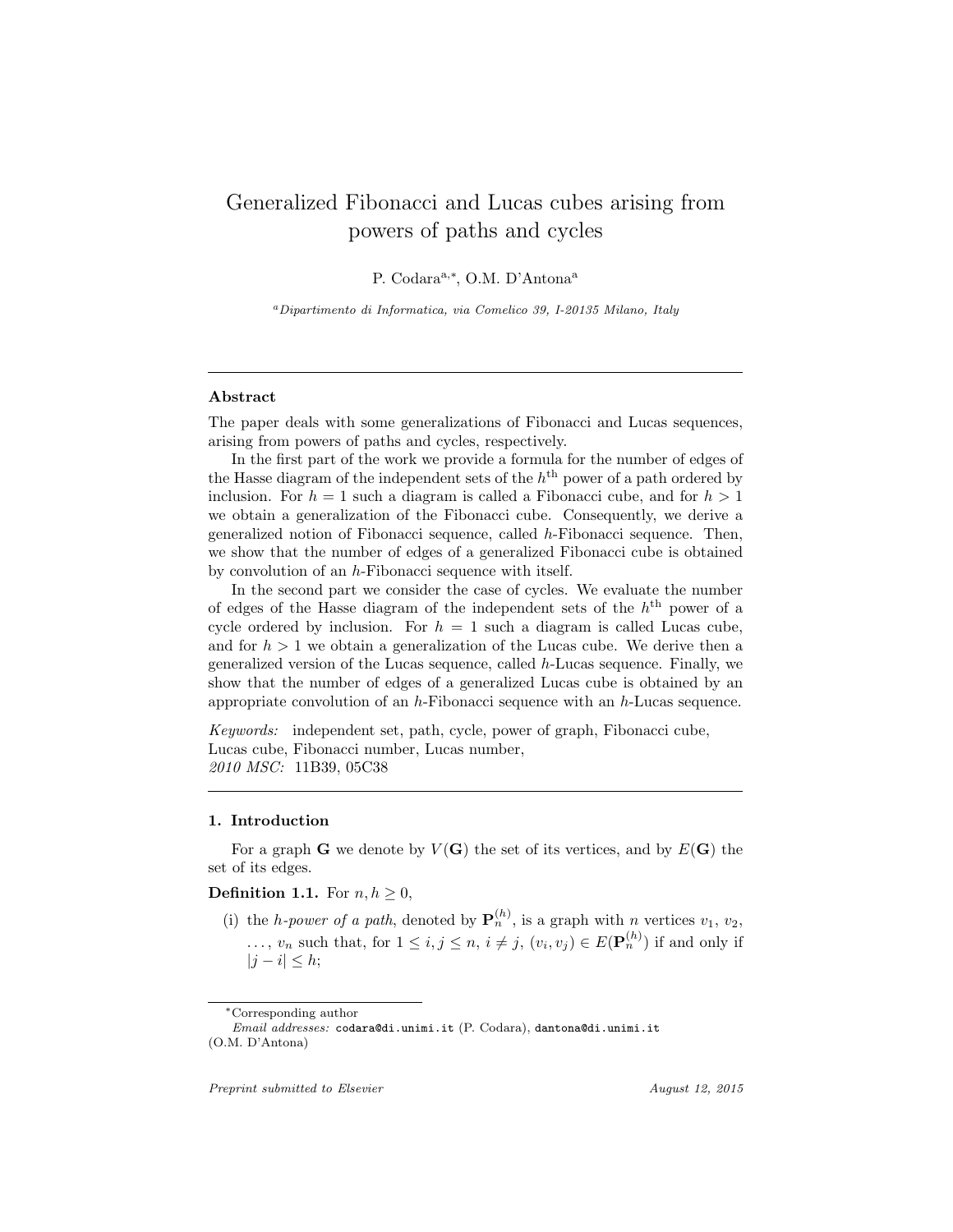(ii) the *h-power of a cycle*, denoted by  $\mathbf{C}_n^{(h)}$ , is a graph with *n* vertices  $v_1, v_2$ ,  $\ldots, v_n$  such that, for  $1 \leq i, j \leq n, i \neq j, (v_i, v_j) \in E(\mathbf{C}_n^{(h)})$  if and only if  $|j - i| \leq h$  or  $|j - i| \geq n - h$ .

Thus, for instance,  $\mathbf{P}_n^{(0)}$  and  $\mathbf{C}_n^{(0)}$  are the graphs made of *n* isolated nodes,  $\mathbf{P}_n^{(1)}$  is the path with n vertices, and  $\mathbf{C}_n^{(1)}$  is the cycle with n vertices. Figure 1 shows some powers of paths and cycles.



Figure 1: Some powers of paths and cycles.

**Definition 1.2.** An *independent set of a graph* **G** is a subset of  $V(G)$  not containing adjacent vertices.

Let  $\mathbf{H}_n^{(h)}$ , and  $\mathbf{M}_n^{(h)}$  be the Hasse diagrams of the posets of independent sets of  $\mathbf{P}_n^{(h)}$ , and  $\mathbf{C}_n^{(h)}$ , respectively, ordered by inclusion. Clearly,  $\mathbf{H}_n^{(0)} \cong \mathbf{M}_n^{(0)}$  is a Boolean lattice with n atoms  $(n$ -cube, for short).

Before introducing the main results of the paper, we now provide some background on Fibonacci and Lucas cubes. Every independent set S of  $\mathbf{P}_n^{(h)}$  can be represented by a binary string  $b_1b_2\cdots b_n$ , where, for  $i \in \{1,\ldots,n\}$ ,  $b_i = 1$  if and only if  $v_i \in S$ . Specifically, each independent set of  $\mathbf{P}_n^{(h)}$  is associated with a binary string of length  $n$  such that the distance between any two 1's of the string is greater than h. Following  $[10]$  (see also  $[7]$ ), a Fibonacci string of or $der n$  is a binary strings of length n without consecutive 1's. Recalling that the Hamming distance between two binary strings  $\alpha$  and  $\beta$  is the number  $H(\alpha, \beta)$  of bits where  $\alpha$  and  $\beta$  differ, we can define the Fibonacci cube of order n, denoted  $\Gamma_n$ , as the graph  $(V, E)$ , where V is the set of all Fibonacci strings of order n and, for all  $\alpha, \beta \in V$ ,  $(\alpha, \beta) \in E$  if and only if  $H(\alpha, \beta) = 1$ . One can observe that for  $h = 1$  the binary strings associated with independent sets of  $\mathbf{P}_n^{(h)}$  are Fibonacci strings of order  $n$ , and the Hasse diagram of the set of all such strings ordered bitwise (*i.e.*, for  $S = b_1b_2 \cdots b_n$  and  $T = c_1c_2 \cdots c_n$ ,  $S \geq T$  if and only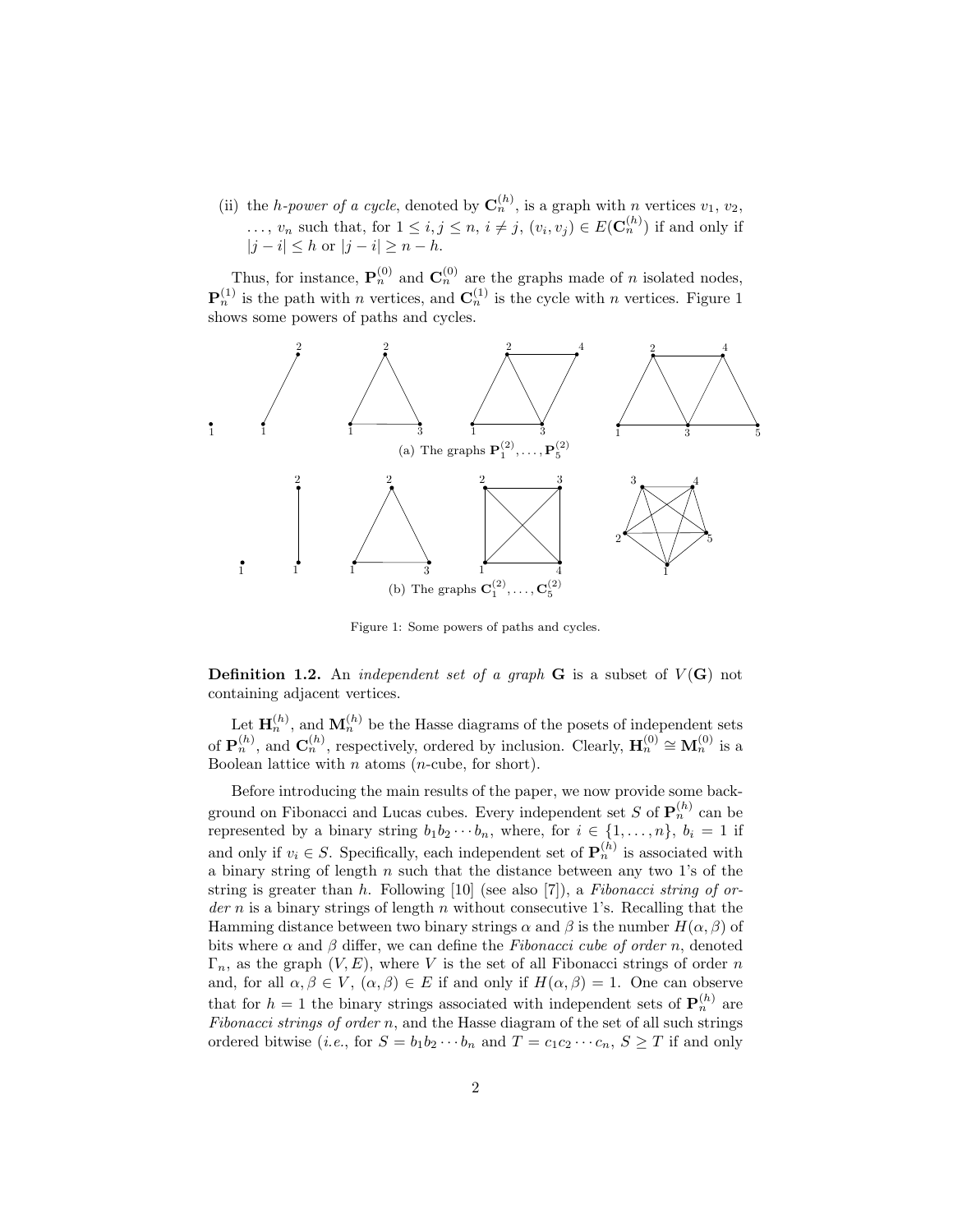if  $b_i \geq c_i$ , for every  $i \in \{1, ..., n\}$  is  $\Gamma_n$ . Fibonacci cubes were introduced as an interconnection scheme for multicomputers in [3], and their combinatorial structure has been further investigated,  $e.g.$  in [8, 10]. Several generalizations of the notion of Fibonacci cubes has been proposed (see, e.g., [4, 7]).

Remark. Consider the generalized Fibonacci cubes described in [4], i.e., the graphs  $\mathbf{B}_n(\alpha)$  obtained from the *n*-cube  $\mathbf{B}_n$  of all binary strings of length *n* by removing all vertices that contain the binary string  $\alpha$  as a substring. In this notation the Fibonacci cube is  $\mathbf{B}_n(11)$ . It is not difficult to see that  $\mathbf{H}_n^{(h)}$  cannot be expressed, in general, in terms of  $\mathbf{B}_n(\alpha)$ . Instead we have:

 $\mathbf{H}_n^{(2)} = \mathbf{B}_n(11) \cap \mathbf{B}_n(101)$ ,  $\mathbf{H}_n^{(3)} = \mathbf{B}_n(11) \cap \mathbf{B}_n(101) \cap \mathbf{B}_n(1001)$ , ... where  $\mathbf{B}_n(\alpha) \cap \mathbf{B}_n(\beta)$  is the subgraph of  $\mathbf{B}_n$  obtained by removing all strings that contain either  $\alpha$  or  $\beta$ .

A similar argument can be carried out for cycles. Indeed, every independent set S of  $\mathbf{C}_n^{(h)}$  can be represented by a circular binary string (*i.e.*, a sequence of 0's and 1's with the first and last bits considered to be adjacent)  $b_1b_2 \cdots b_n$ , where, for  $i \in \{1, \ldots, n\}$ ,  $b_i = 1$  if and only if  $v_i \in S$ . Thus, each independent set of  $\mathbf{C}_n^{(h)}$  is associated with a circular binary string of length n such that the distance between any two 1's of the string is greater than  $h$ . A Lucas cube of order n, denoted  $\Lambda_n$ , is defined as the graph whose vertices are the binary strings of length n without either two consecutive 1's or a 1 in the first and in the last position, and in which the vertices are adjacent when their Hamming distance is exactly 1 (see [9]). For  $h = 1$  the Hasse diagram of the set of all circular binary strings associated with independent sets of  $\mathbf{C}_n^{(h)}$  ordered bitwise is  $\Lambda_n$ . A generalization of the notion of Lucas cubes has been proposed in [5].

Remark. Consider the generalized Lucas cubes described in [5], that is, the graphs  $\mathbf{B}_n(\widehat{\alpha})$  obtained from the n-cube  $\mathbf{B}_n$  of all binary strings of length n by removing all vertices that have a *circular containing*  $\alpha$  as a substring (*i.e.*, such that  $\alpha$  is contained in the circular binary strings obtained by connecting first and last bits of the string). In this notation the Lucas cube is  $\mathbf{B}_n(\widehat{11})$ . It is not difficult to see that  $\mathbf{M}_n^{(h)}$  cannot be expressed, in general, in terms of  $\mathbf{B}_n(\widehat{\alpha})$ . Instead we have:

$$
\mathbf{M}_n^{(2)} = \mathbf{B}_n(\widehat{11}) \cap \mathbf{B}_n(\widehat{101}), \ \mathbf{M}_n^{(3)} = \mathbf{B}_n(\widehat{11}) \cap \mathbf{B}_n(\widehat{101}) \cap \mathbf{B}_n(\widehat{1001}), \ \ldots
$$

To the best of our knowledge, our  $\mathbf{H}_n^{(h)}$ , and  $\mathbf{M}_n^{(h)}$  are new generalizations of Fibonacci and Lucas cubes, respectively.

In the first part of this paper (which is an extended version of  $[1]$  — see remark at the end of this section) we evaluate  $p_n^{(h)}$ , *i.e.*, the number of *inde*pendent sets of  $\mathbf{P}_n^{(h)}$ , and  $H_n^{(h)}$ , *i.e.*, the number of edges of  $\mathbf{H}_n^{(h)}$ . We then introduce a generalization of the Fibonacci sequence, that we call h-Fibonacci sequence and denote by  $\mathcal{F}^{(h)}$ . Such integer sequence is based on the values of  $p_n^{(h)}$ . Our main result (Theorem 3.4) is that, for  $n, h \geq 0$ , the sequence  $H_n^{(h)}$  is obtained by convolving the sequence  $\mathcal{F}^{(h)}$  with itself.

In the second part we deal with power of cycles, and derive similar results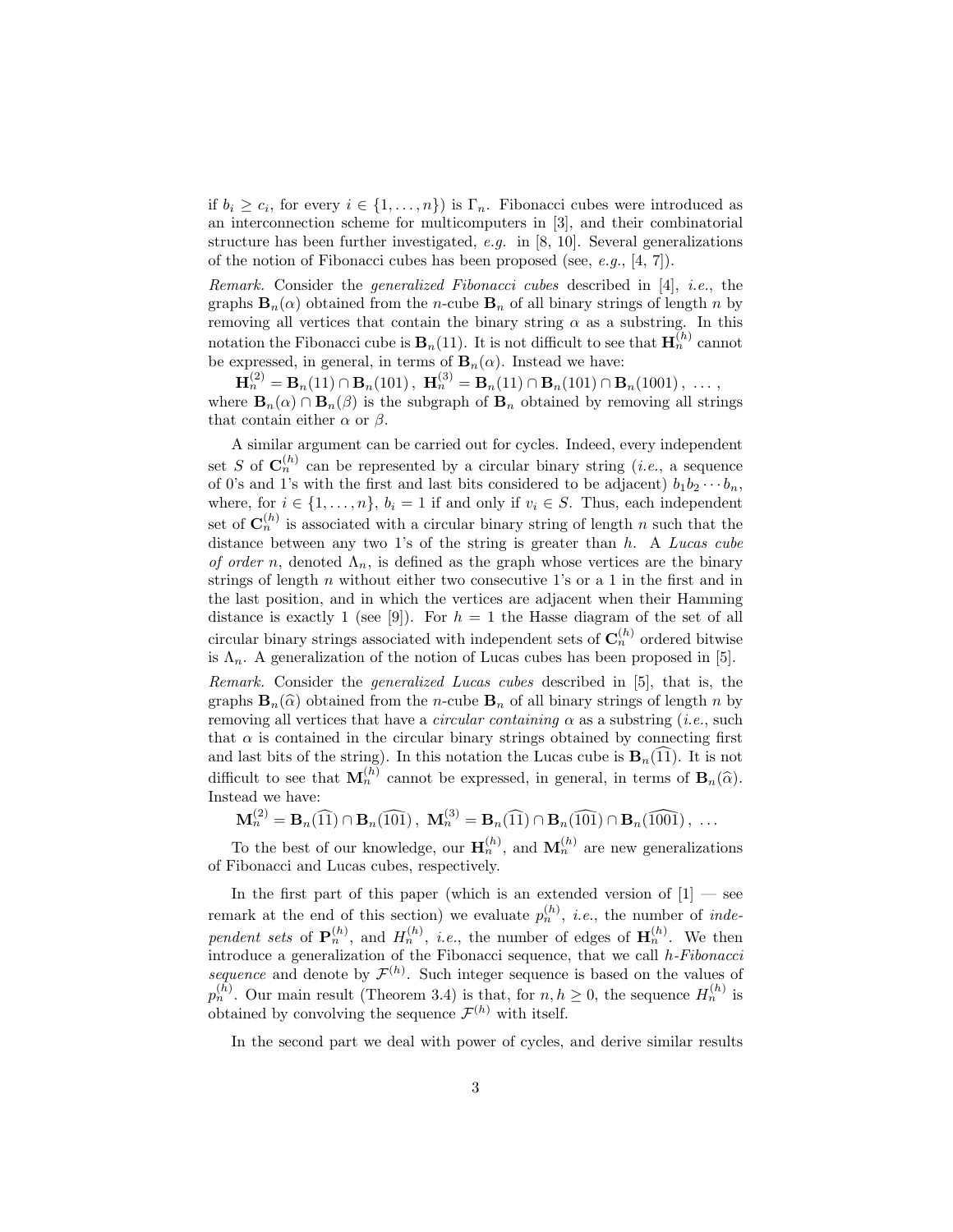for this case. Specifically, we compute  $c_n^{(h)}$ , *i.e.*, the number of *independent sets* of  $\mathbf{C}_n^{(h)}$ , and  $M_n^{(h)}$ , *i.e.*, the number of edges of  $\mathbf{M}_n^{(h)}$ . Further, we introduce a generalization of the Lucas sequence, that we call h-Lucas sequence and denote by  $\mathcal{L}^{(h)}$ . Such integer sequence is based on the values of  $c_n^{(h)}$ . The analogous of Theorem 3.4 in the Lucas case (Theorem 5.4) states that, for  $n > h \geq 0$ , the sequence  $M_n^{(h)}$  is obtained by an appropriate convolution between the sequences  $\mathcal{F}^{(h)}$  and  $\mathcal{L}^{(h)}$ .

Remark. As mentioned before, this work is an extended version of [1]. (The extended abstract [1] has been presented at the conference Combinatorics 2012, Perugia, Italy, 2012, and consequently published in ENDM.) Specifically, Section 2 of the present paper is [1, Section 2] enriched with some details and full proofs, while Section 3 is [1, Section 3], with corrected notation and some remarks added. Lemma 3.1, Lemma 3.2, and Theorem 3.4 have remained as they were in [1]: we decided to keep full proofs of these results, to make the content clearer and in order for the paper to be self-contained.

#### 2. The independent sets of powers of paths

For  $n, h, k \geq 0$ , we denote by  $p_{n,k}^{(h)}$  the number of independent k-subsets of  $\mathbf{P}_n^{(h)}.$ 

*Remark.*  $p_{n,k}^{(1)}$  counts the number of binary strings  $\alpha \in \Gamma_n$  with k 1's.

Lemma 2.1. For  $n, h, k \geq 0$ ,

$$
p_{n,k}^{(h)} = \binom{n-hk+h}{k} \ .
$$

This is Theorem 1 of [2]. An alternative proof follows.

*Proof.* By Definition 1.2, any two elements  $v_i, v_j$  of an independent set of  $\mathbf{P}_n^{(h)}$ must satisfy  $|j-i| > h$ . It is straightforward to check that whenever  $n-hk+h$  < 0,  $p_{n,k}^{(h)} = 0 = \binom{n-hk+h}{k}$ . It is also immediate to see that when  $n = h = 0$  our lemma holds true.

Suppose now  $n - hk + h \geq 0$ . We can complete the proof of our lemma by establishing a bijection between independent k-subset of  $\mathbf{P}_n^{(h)}$  and k-subsets of a set with  $(n - hk + h)$  elements. Let  $\mathcal K$  be the set of all k-subsets of a set  $B = \{b_1, b_2, \ldots, b_{n-hk+h}\},\$  and  $\mathcal{I}_k$  the set of all independent k-subsets of  $\mathbf{P}_n^{(h)}$ . Consider the map  $f : \mathcal{K} \to \mathcal{I}_k$  such that, for any  $S = \{b_{i_1}, b_{i_2}, \ldots, b_{i_k}\} \in \mathcal{K}$ , with  $1 \le i_1 < i_2 < \cdots < i_k \le n - hk + h$ ,

$$
f(\lbrace b_{i_1}, b_{i_2}, \ldots, b_{i_j}, \ldots, b_{i_k} \rbrace) = \lbrace v_{i_1}, v_{i_2+h}, \ldots, v_{i_j+(j-1)h}, \ldots, v_{i_k+(k-1)h} \rbrace.
$$

**Claim 1.** The map f associates an independent k-subset of  $P_n^{(h)}$  with each  $k$ -subset  $S = \{b_{i_1}, b_{i_2}, \dots, b_{i_k}\} \in \mathcal{K}$ .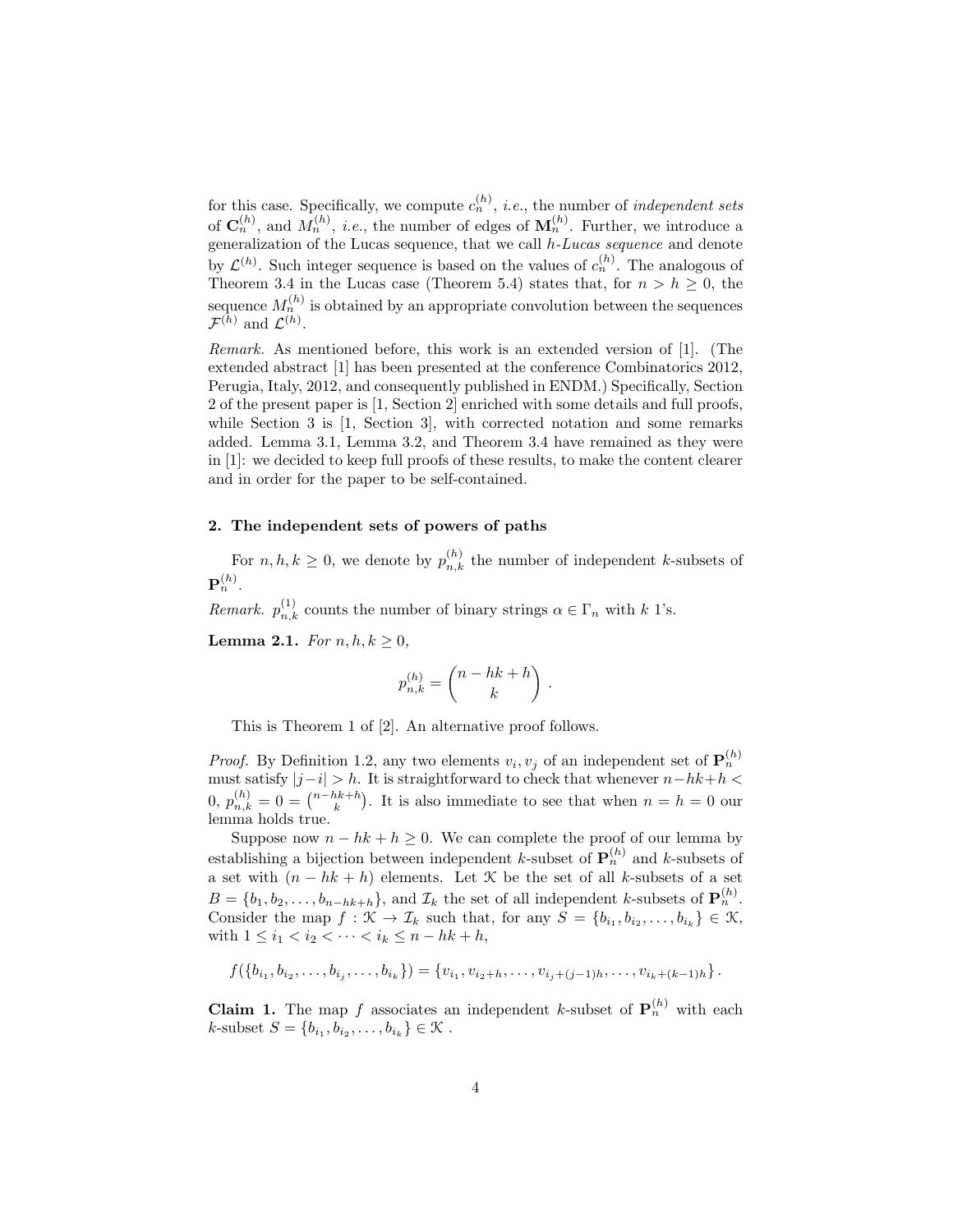To see this we first remark that  $f(S)$  is a k-subset of  $V(\mathbf{P}_n^{(h)})$ . Furthermore, for each pair  $b_{i_j}, b_{i_{j+t}} \in S$ , with  $t > 0$ , we have

$$
i_{j+t}+(j+t-1)h-(i_j+(j-1)h)=i_{j+t}-i_j+th>h\,.
$$

Hence, by Definition 1.1,  $(f(b_{i_j}), f(b_{i_{j+t}})) = (v_{i_j+(j-1)h}, v_{i_{j+t}+(j+t-1)h}) \notin E(\mathbf{P}_n^{(h)})$ . Thus,  $f(S)$  is an independent set of  $\mathbf{P}_n^{(h)}$ .

**Claim 2.** The map  $f$  is bijective.

It is easy to see that f is injective. Then, we consider the map  $f^{-1} : \mathcal{I}_k \to \mathcal{K}$ such that, for any  $S = \{v_{i_1}, v_{i_2}, \dots, v_{i_k}\} \in \mathcal{I}$ , with  $1 \leq i_1 < i_2 < \dots < i_k \leq n$ ,

 $f^{-1}(\lbrace v_{i_1}, v_{i_2}, \ldots, v_{i_j}, \ldots, v_{i_k} \rbrace) = \lbrace b_{i_1}, b_{i_2-h}, \ldots, b_{i_j-(j-1)h}, \ldots, b_{i_k-(k-1)h} \rbrace$ .

Following the same steps as for f, one checks that  $f^{-1}$  is injective. Thus, f is surjective.

We have established a bijection between independent k-subsets of  $\mathbf{P}_n^{(h)}$  and k-subsets of a set with  $(n - hk + h) \ge 0$  elements. The lemma is proved.

Some values of  $p_{n,k}^{(h)}$  are shown in Tables 1–3 (Section 6). The coefficients  $p_{n,k}^{(h)}$  $n,k$ also enjoy the following property:  $p_{n,k}^{(h)} = p_{n-k+1,k}^{(h-1)}$ .

For  $n, h \geq 0$ , the number of independent sets of  $\mathbf{P}_n^{(h)}$  is

$$
p_n^{(h)} = \sum_{k \ge 0} p_{n,k}^{(h)} = \sum_{k=0}^{\lceil n/(h+1) \rceil} p_{n,k}^{(h)} = \sum_{k=0}^{\lceil n/(h+1) \rceil} \binom{n-hk+h}{k}.
$$

Remark. Denote by  $F_n$  the  $n^{th}$  element of the Fibonacci sequence:  $F_1 = 1$ ,  $F_2 = 1$ , and  $F_i = F_{i-1} + F_{i-2}$ , for  $i > 2$ . Then,  $p_n^{(1)} = F_{n+2}$  is the number of vertices of the Fibonacci cube of order  $n$ .

The following, simple fact is crucial for our work.

Lemma 2.2. For  $n, h \geq 0$ ,

$$
p_n^{(h)} = \begin{cases} n+1 & \text{if } n \le h+1, \\ p_{n-1}^{(h)} + p_{n-h-1}^{(h)} & \text{if } n > h+1. \end{cases}
$$

A proof of this Lemma can also be obtained using the first part of [2, Proof of Theorem 1].

*Proof.* For  $n \leq h+1$ , by Definition 1.2, the independent sets of  $\mathbf{P}_n^{(h)}$  have no more than 1 element. Thus, there are  $n+1$  independent sets of  $\mathbf{P}_n^{(h)}$ .

Consider the case  $n > h + 1$ . Let  $\mathcal I$  be the set of all independent sets of  $\mathbf{P}_n^{(h)}$ , let  $\mathcal{I}_{in}$  be the set of the independent sets of  $\mathbf{P}_n^{(h)}$  that contain  $v_n$ , and let  $\mathcal{I}_{out} = \mathcal{I} \setminus \mathcal{I}_{in}$ . The elements of  $\mathcal{I}_{out}$  are in one-to-one correspondence with the  $p_{n-1}^{(h)}$  independent sets of  $\mathbf{P}_{n-1}^{(h)}$ , and those of  $\mathcal{I}_{in}$  are in one-to-one correspondence with the  $p_{n-}^{(h)}$  ${}_{n-h-1}^{(h)}$  independent sets of  $\mathbf{P}_{n-1}^{(h)}$  $\binom{n}{n-h-1}$  $\Box$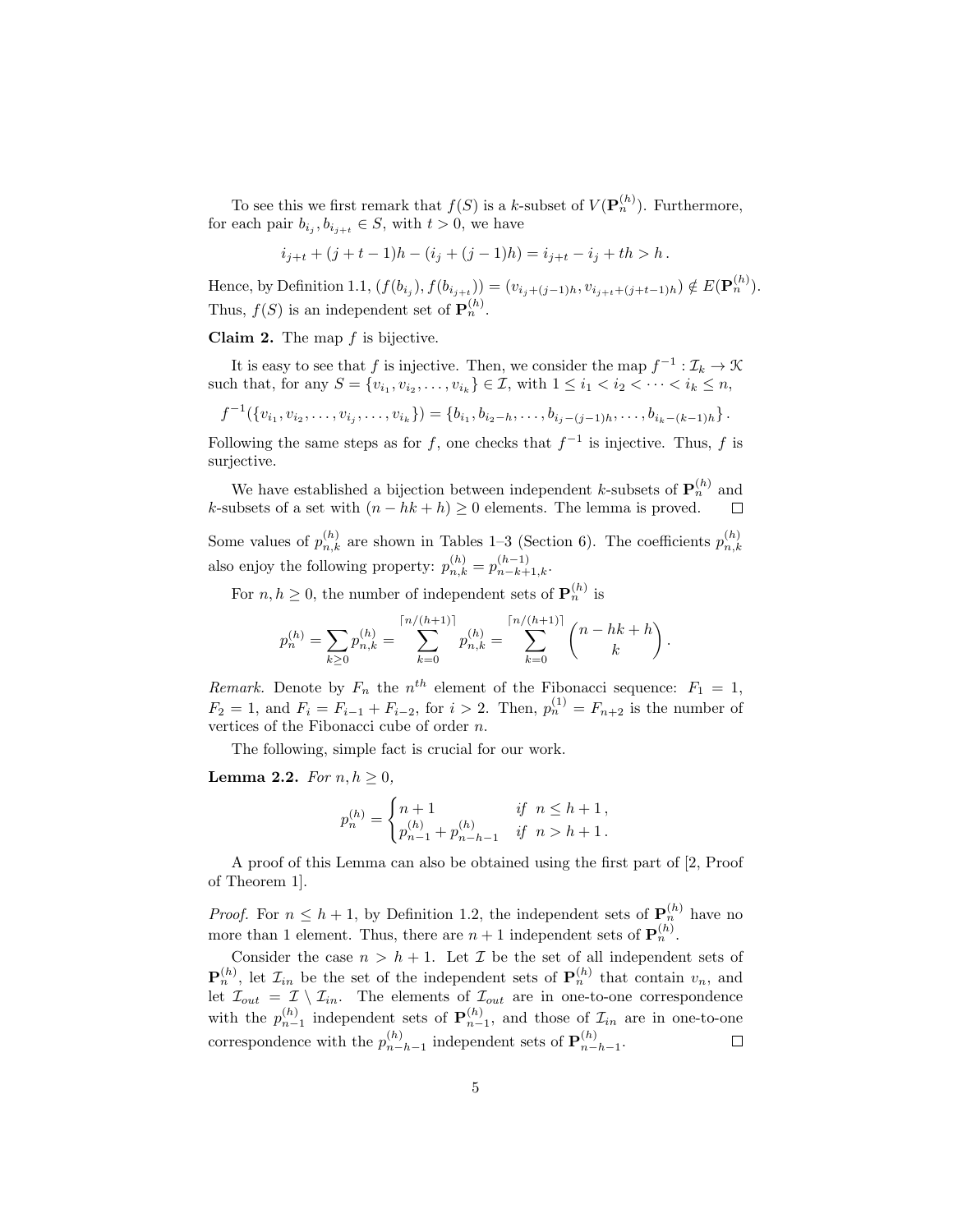Tables 4 displays a few values of  $p_n^{(h)}$ .

#### 3. Generalized Fibonacci numbers and generalized Fibonacci cubes

Figure 2 shows a few Hasse diagrams  $H_n^{(h)}$ . Notice that, as stated in the introduction, for each  $n, H_n^{(1)}$  is the Fibonacci cube  $\Gamma_n$ .



Figure 2: Some  $\mathbf{H}_n^{(h)}$ .

Let  $H_n^{(h)}$  be the number of edges of  $\mathbf{H}_n^{(h)}$ . Noting that in  $\mathbf{H}_n^{(h)}$  each nonempty independent k-subset covers exactly k independent  $(k - 1)$ -subsets, we can write

$$
H_n^{(h)} = \sum_{k=1}^{\lceil n/(h+1)\rceil} k p_{n,k}^{(h)} = \sum_{k=1}^{\lceil n/(h+1)\rceil} k {n-hk+h \choose k}.
$$
 (1)

*Remark.*  $H_n^{(1)}$  counts the number of edges of  $\Gamma_n$ .

Let now  $T_{k,i}^{(n,h)}$  be the number of independent k-subsets of  $\mathbf{P}_n^{(h)}$  containing the vertex  $v_i$ , and let, for  $h, k \geq 0$ ,  $n \in \mathbb{Z}$ ,  $\bar{p}_{n,k}^{(h)} =$  $\int p_{0,k}^{(h)}$  if  $n < 0$ ,  $p_{n,k}^{(h)}$  if  $n \geq 0$ .

**Lemma 3.1.** For  $n, h, k \geq 0$ , and  $1 \leq i \leq n$ ,

$$
T_{k,i}^{(n,h)} = \sum_{r=0}^{k-1} \bar{p}_{i-h-1,r}^{(h)} \ \bar{p}_{n-i-h,k-1-r}^{(h)}.
$$

*Proof.* No independent set of  $\mathbf{P}_n^{(h)}$  containing  $v_i$  contains any of the elements  $v_{i-h}, \ldots, v_{i-1}, v_{i+1}, \ldots, v_{i+h}$ . Let r and s be non-negative integers whose sum is  $k-1$ . Each independent k-subset of  $\mathbf{P}_n^{(h)}$  containing  $v_i$  can be obtained by adding  $v_i$  to a  $(k-1)$ -subset  $R \cup S$  such that

(a)  $R \subseteq \{v_1, \ldots, v_{i-h-1}\}\$ is an independent r-subset of  $\mathbf{P}_n^{(h)}$ ;

(b)  $S \subseteq \{v_{i+h+1}, \ldots, v_n\}$  is an independent s-subset of  $\mathbf{P}_n^{(h)}$ .

Viceversa, one can obtain each of this pairs of subsets by removing  $v_i$  from an independent k-subset of  $\mathbf{P}_n^{(h)}$  containing  $v_i$ . Thus,  $T_{k,i}^{(n,h)}$  is obtained by counting independently the subsets of type (a) and (b). The remark that the subsets of type (b) are in bijection with the independent s-subsets of  $\mathbf{P}_{n-}^{(h)}$  $n-i-h$ proves the lemma.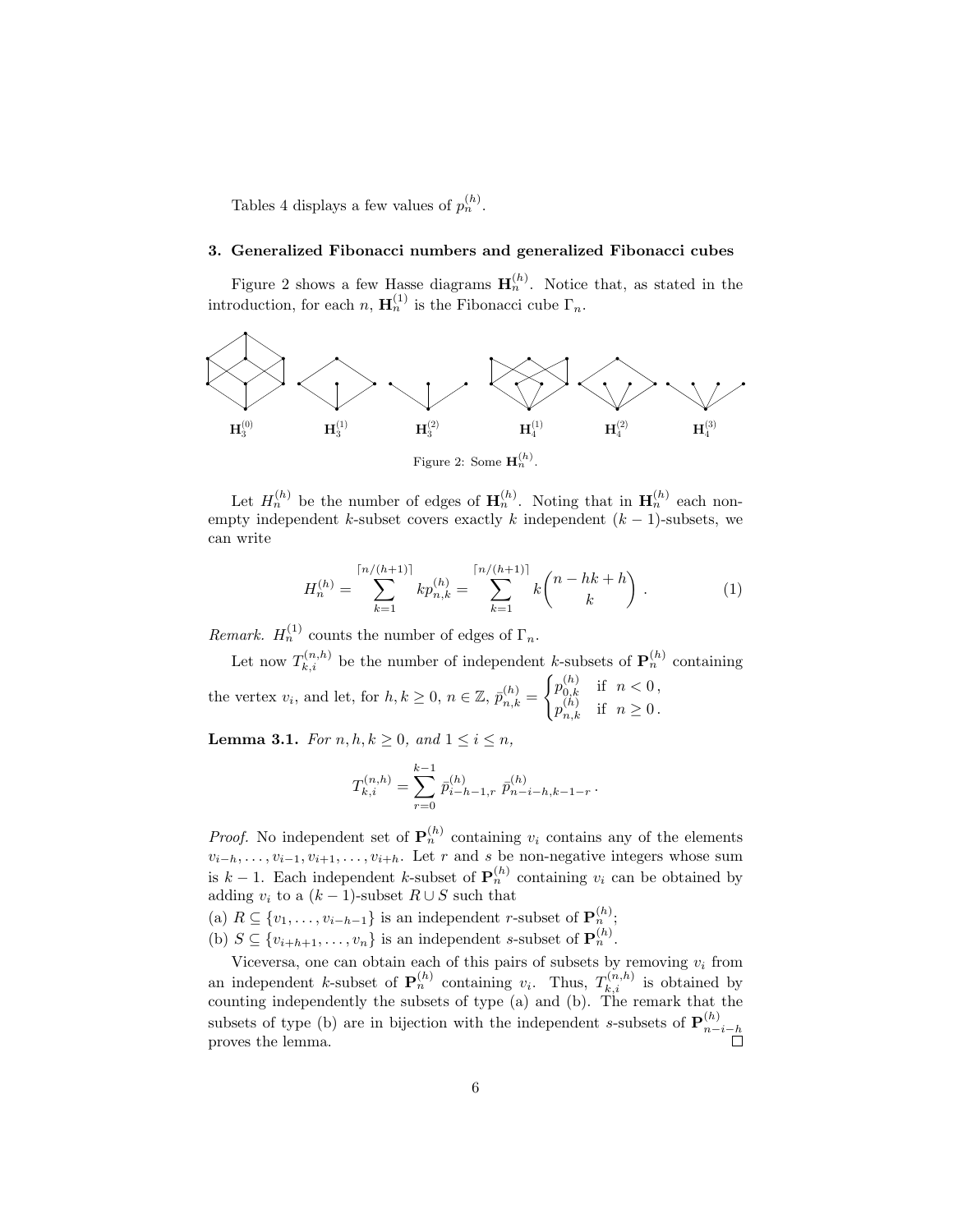*Remark.*  $T_{k,i}^{(n,1)}$  counts the number of strings  $\alpha = b_1 b_2 \cdots b_n \in \Gamma_n$  such that: (i)  $H(\alpha, 00 \cdots 0) = k$ , and (ii)  $b_i = 1$ .

In order to obtain our main result, we prepare a lemma.

**Lemma 3.2.** For positive  $n$ ,

$$
\sum_{k=1}^{\lceil n/(h+1)\rceil} \sum_{i=1}^n T_{k,i}^{(n,h)} = H_n^{(h)}.
$$

*Proof.* The inner sum counts the number of  $k$ -subsets exactly  $k$  times, one for each element of the subset. That is,  $\sum_{i=1}^{n} T_{k,i}^{(n,h)} = k p_{n,k}^{(h)}$ . Hence the lemma follows directly from Equation (1).

Next we introduce a family of Fibonacci-like sequences.

**Definition 3.3.** For  $h \geq 0$ , and  $n \geq 1$ , we define the *h*-Fibonacci sequence  $\mathcal{F}^{(h)} = \{F_n^{(h)}\}_{n \geq 1}$  whose elements are

$$
F_n^{(h)} = \begin{cases} 1 & \text{if } n \le h+1, \\ F_{n-1}^{(h)} + F_{n-h-1}^{(h)} & \text{if } n > h+1. \end{cases}
$$

The first values of the *h*-Fibonacci sequences, for  $h \in \{1, \ldots, 10\}$ , are shown in Table 5. From Lemma 2.2, and setting for  $h \geq 0$ , and  $n \in \mathbb{Z}$ ,  $\bar{p}_n^{(h)} = \int_{0}^{h} p_n^{(h)}$  if  $n < 0$  $p_0^{(h)}$  if  $n < 0$ ,  $p_n^{(h)}$  if  $n \geq 0$ , we have that,

$$
F_i^{(h)} = \bar{p}_{i-h-1}^{(h)}, \text{ for each } i \ge 1.
$$
 (2)

Thus, our Fibonacci-like sequences are obtained by prepending  $h$  1's to the sequence  $p_0^{(h)}, p_1^{(h)}, \ldots$ . Therefore, we have:

- $\bullet \ \mathcal{F}^{(0)} = 1, 2, 4, \ldots, 2^n, \ldots;$
- $\mathcal{F}^{(1)}$  is the Fibonacci sequence;
- more generally,  $\mathcal{F}^{(h)}=1,\ldots,1$  $\sum_{h}$  $,p_0^{(h)},p_1^{(h)},p_2^{(h)},\ldots.$

In the following, we define the discrete convolution operation ∗, as follows.

$$
\left(\mathcal{F}^{(h)} * \mathcal{F}^{(h)}\right)(n) \doteq \sum_{i=1}^{n} F_i^{(h)} F_{n-i+1}^{(h)}
$$
\n(3)

**Theorem 3.4.** For  $n, h \geq 0$ , the following holds

$$
H_n^{(h)} = \left(\mathcal{F}^{(h)} * \mathcal{F}^{(h)}\right)(n).
$$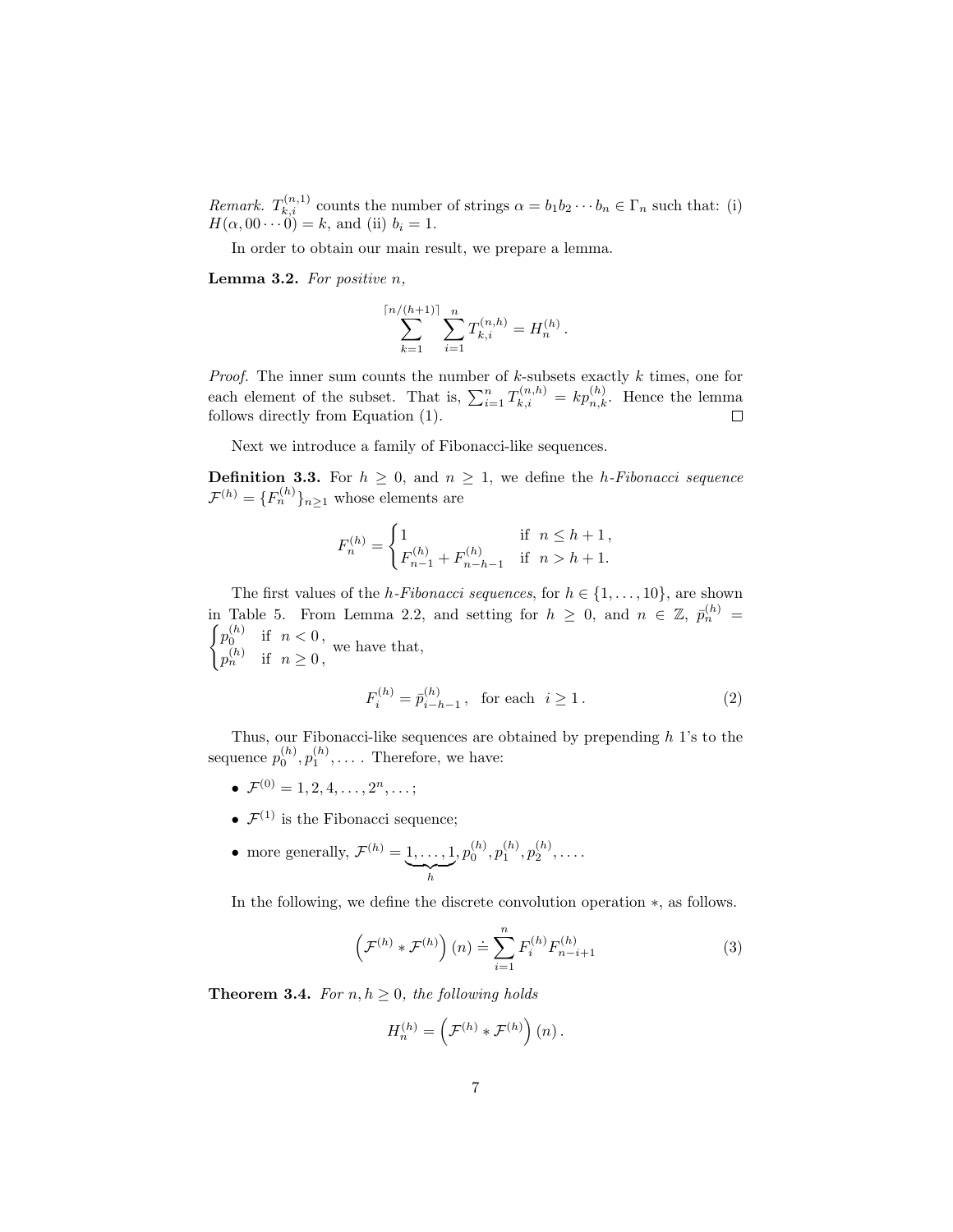*Proof.* The sum  $\sum_{k=1}^{\lceil n/(h+1) \rceil} T_{k,i}^{(n,h)}$  counts the number of independent sets of  $\mathbf{P}_n^{(k)}$ containing  $v_i$ . We can also obtain such a value by counting the independent sets of both  $\{v_1, \ldots, v_{i-h-1}\}$ , and  $\{v_{i+h+1}, \ldots, v_n\}$ . Thus, we have:

$$
\sum_{k=1}^{\lceil n/(h+1)\rceil} T_{k,i}^{(n,h)} = \bar{p}_{i-h-1}^{(h)} \,\bar{p}_{n-h-i}^{(h)}\,.
$$

Using Lemma 3.2 we can write

$$
H_n^{(h)} = \sum_{k=1}^{\lceil n/(h+1) \rceil} \sum_{i=1}^n T_{k,i}^{(n,h)} = \sum_{i=1}^n \sum_{k=1}^{\lceil n/(h+1) \rceil} T_{k,i}^{(n,h)} = \sum_{i=1}^n \bar{p}_{i-h-1}^{(h)} \bar{p}_{n-h-i}^{(h)}.
$$

By Equation (2) we have  $\sum_{i=1}^{n} \bar{p}_{i-j}^{(h)}$  $\bar{p}_{i-h-1}^{(h)}\bar{p}_{n-h-i}^{(h)} = \sum_{i=1}^{n} F_i^{(h)}F_{n-i+1}^{(h)}$ . By (3), the theorem is proved.

We display some values of  $H_n^{(h)}$  in Table 6 (Section 6).

Remark. For  $h = 1$ , we obtain the number of edges of  $\Gamma_n$  by using Fibonacci numbers:

$$
H_n^{(1)} = \sum_{i=1}^n F_i F_{n-i+1} \, .
$$

The latter result is [6, Proposition 3].

## 4. The independent sets of powers of cycles

For  $n, h, k \geq 0$ , we denote by  $c_{n,k}^{(h)}$  the number of independent k-subsets of  $\mathbf{C}_n^{(h)}.$ 

*Remark.* For  $n > 1$ ,  $c_{n,k}^{(1)}$  counts the number of binary strings  $\alpha \in \Lambda_n$  with k 1's. **Lemma 4.1.** For  $n, h \geq 0$ , and  $k > 1$ ,

$$
c_{n,k}^{(h)} = \frac{n}{k} \binom{n-hk-1}{k-1} \; .
$$

Moreover,  $c_{n,0}^{(h)} = 1$ , and  $c_{n,1}^{(h)} = n$ , for each  $n, h \ge 0$ .

*Proof.* Fix an element  $v_i \in V(\mathbf{C}_n^{(h)})$ , and let  $n > 2h$ . Any independent set of  $\mathbf{C}_n^{(h)}$  containing  $v_i$  does not contain the h elements preceding  $v_i$  and the h elements following  $v_i$ . Thus, the number of independent k-subsets of  $\mathbf{C}_n^{(h)}$ containing  $v_i$  equals

$$
p_{n-2h-1,k-1}^{(h)} = \binom{n-hk-1}{k-1}
$$

.

The total number of independent k-subsets of  $\mathbf{C}_n^{(h)}$  is obtained by multiplying  $p_{n-}^{(h)}$  $\binom{n}{n-2h-1,k-1}$  by n, then dividing it by k (each subset is counted k times by the previous proceeding). The case  $n \leq 2h$ , as well as the cases  $k = 0, 1$ , can be easily verified.  $\Box$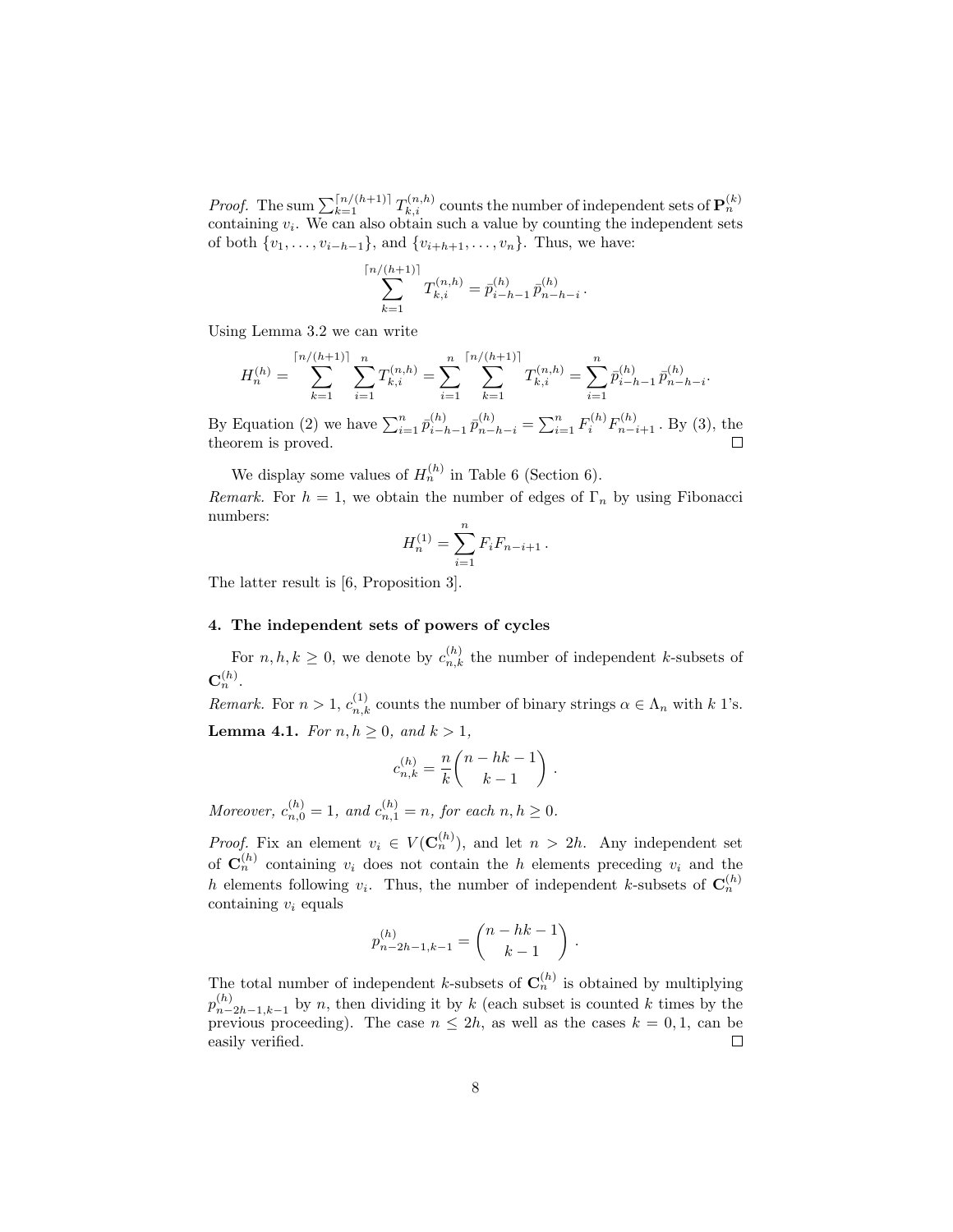Some values of  $c_{n,k}^{(h)}$  are displayed in Tables 7–9.

For  $n, h \geq 0$ , the number of all independent sets of  $\mathbf{C}_n^{(h)}$  is

$$
c_n^{(h)} = \sum_{k \ge 0} c_{n,k}^{(h)} = \sum_{k=0}^{\lceil n/(h+1) \rceil} c_{n,k}^{(h)}, \qquad (4)
$$

Remark. Denote by  $L_n$  the  $n^{th}$  element of the Lucas sequence  $L_1 = 1, L_2 = 3$ , and  $L_i = L_{i-1} + L_{i-2}$ , for  $i > 2$ . Then, for  $n > 1$ ,  $c_n^{(1)} = L_n$  is the number of elements of the Lucas cube of order n.

Some values of  $c_n^{(h)}$  are shown in Table 10. The coefficients  $c_n^{(h)}$  satisfy a recursion that closely resembles that of Lemma 2.2.

**Lemma 4.2.** For  $n, h \geq 0$ ,

$$
c_n^{(h)} = \begin{cases} n+1 & \text{if } n \le 2h+1, \\ c_{n-1}^{(h)} + c_{n-h-1}^{(h)} & \text{if } n > 2h+1. \end{cases}
$$
 (5)

*Proof.* The case  $n \leq 2h + 1$  can be easily checked. The case  $2h + 1 < n \leq$  $3h + 2$  is discussed at the end of this proof. Let  $n > 3h + 2$ , and let  $\mathcal I$  be the set of the independent sets of  $\mathbf{C}_n^{(h)}$ . Let  $\mathcal{I}_{in}$  be the subset of these sets that (i) do not contain  $v_n$ , and that (ii) do not contain any of the following pairs:  $(v_1, v_{n-h}), (v_2, v_{n-h+1}), \ldots, (v_h, v_{n-1})$ . Let then  $\mathcal{I}_{out}$  be the subset of the remaining independent sets of  $\mathbf{C}_n^{(h)}$ .

It is easy to see that the elements of  $\mathcal{I}_{in}$  are exactly the independent sets of  $\mathbf{C}_{n-1}^{(h)}$ . Indeed,  $v_n$  is not a vertex of  $\mathbf{C}_{n-1}^{(h)}$  and the vertices of pairs  $(v_1, v_{n-h}),$  $(v_2, v_{n-h+1}), \ldots, (v_h, v_{n-1})$  are adjacent in  $\mathbf{C}_{n-1}^{(h)}$ . On the other hand, to show that

$$
|\mathcal{I}_{out}| = c_{n-h-1}^{(h)}
$$

we argue as follows. First we recall (see the proof of Lemma 4.1) that the number of independent k-subsets of  $\mathbf{C}_n^{(h)}$  that contain  $v_n$  is  $p_{n-}^{(h)}$  $\sum_{n=2h-1,k-1}^{(h)}$ . Secondly we claim that the number of independent k-subsets of  $\mathbf{C}_n^{(h)}$  containing one of the pairs  $(v_1, v_{n-h}), (v_2, v_{n-h+1}), \ldots, (v_h, v_{n-1})$  is  $hp_{n-3h-2,k-2}^{(h)}$ . To see this, consider the pair  $(v_1, v_{n-h})$ . The independent sets containing such a pair do not contain the h vertices from  $v_n - h + 1$  to  $v_n$ , do not contain the h vertices from  $v_2$  to  $v_{h+1}$ , and do not contain the h vertices from  $v_{n-2h}$  to  $v_{n-h-1}$ . Thus, the removal of such vertices and of the vertices  $v_1$  and  $v_{n-h}$  turns  $\mathbf{C}_n^{(h)}$ into  ${\bf P}_{n-}^{(h)}$  ${}_{n-3h-2}^{(h)}$ . Hence we can obtain all the independent k-subsets of  $\mathbf{C}_n^{(h)}$  that contain the pair  $(v_1, v_{n-h})$  by simply adding these two vertices to one of the  $p_{n-}^{(h)}$  ${}_{n-3h-2,k-2}^{(h)}$  independent  $k-2$ -subsets of  $\mathbf{P}_{n-1}^{(h)}$  $\binom{n}{n-3h-2}$ . Same reasoning can be carried out for any other one of the pairs:  $(v_2, v_{n-h+1}), \ldots, (v_h, v_{n-1}).$ 

Using Lemmas 2.1 and 4.1 one can easily derive that

$$
p_{n-2h-1,k-1}^{(h)} + h p_{n-3h-2,k-2}^{(h)} = c_{n-h-1,k-1}^{(h)}.
$$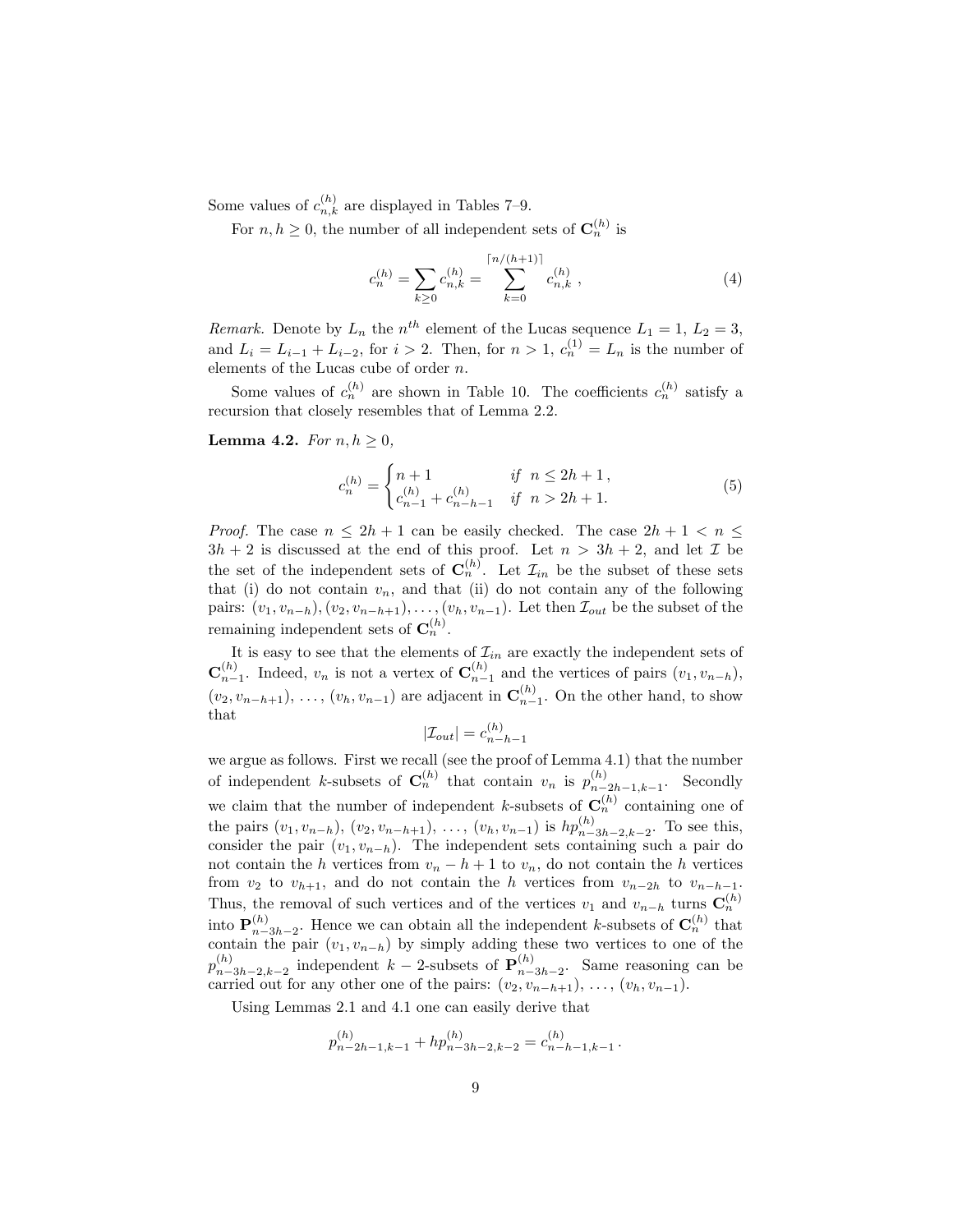Hence, we derive the size of  $\mathcal{I}_{out}$ :

$$
|\mathcal{I}_{out}| = c_{n-h-1}^{(h)} = \sum_{k \ge 1} p_{n-2h-1,k-1}^{(h)} + h \sum_{k \ge 2} p_{n-3h-2,k-2}^{(h)}.
$$

Summing up we have shown that  $|\mathcal{I}| = |\mathcal{I}_{in}| + |\mathcal{I}_{out}|$ , that is

$$
c_n^{(h)} = c_{n-1}^{(h)} + c_{n-h-1}^{(h)}.
$$

The proof of the case  $2h + 1 < n \leq 3h + 2$  is obtained in a similar way, observing that  $|\mathcal{I}_{out}| = n - h$ , and that  $n - h - 1 \leq 2h + 1$ .  $\Box$ 

## 5. Generalized Lucas cubes and Lucas numbers

Figure 3 shows a few Hasse diagrams  $M_n^{(h)}$ . Notice that, as stated in the introduction, for each  $n \geq 1$ ,  $\mathbf{M}_n^{(1)}$  is the Lucas cube  $\Lambda_n$ .



Figure 3: Some  $\mathbf{M}_n^{(h)}$ .

Let  $M_n^{(h)}$  be the number of edges of  $\mathbf{M}_n^{(h)}$ . As done in Section 3 for the case of paths, we immediately provide a formula for  $M_n^{(h)}$ :

$$
M_n^{(h)} = \sum_{k=0}^{\lceil n/h+1 \rceil} k c_{n,k}^{(h)} = n \sum_{k=0}^{\lceil n/h+1 \rceil} \binom{n-hk-1}{k-1} . \tag{6}
$$

Remark. For  $n > 1$ ,  $M_n^{(1)}$  counts the number of edges of  $\Lambda_n$ . As shown in [9, Proposition 4(ii)],  $M_n^{(1)} = nF_{n-1}$ .

As shown in the proof of Lemma 4.1, the value

$$
p_{n-2h-1,k-1}^{(h)} = \binom{n-hk-1}{k-1}
$$

is the analogue of the coefficient  $T_{k,i}^{(n,h)}$ : in the case of cycles we have no dependencies on *i*, because each choice of vertex is equivalent. We can obtain  $M_n^{(h)}$ in terms of a Fibonacci-like sequence, as follows.

**Proposition 5.1.** For  $n > h \geq 0$ , the following holds

$$
M_n^{(h)} = n F_{n-h}^{(h)}.
$$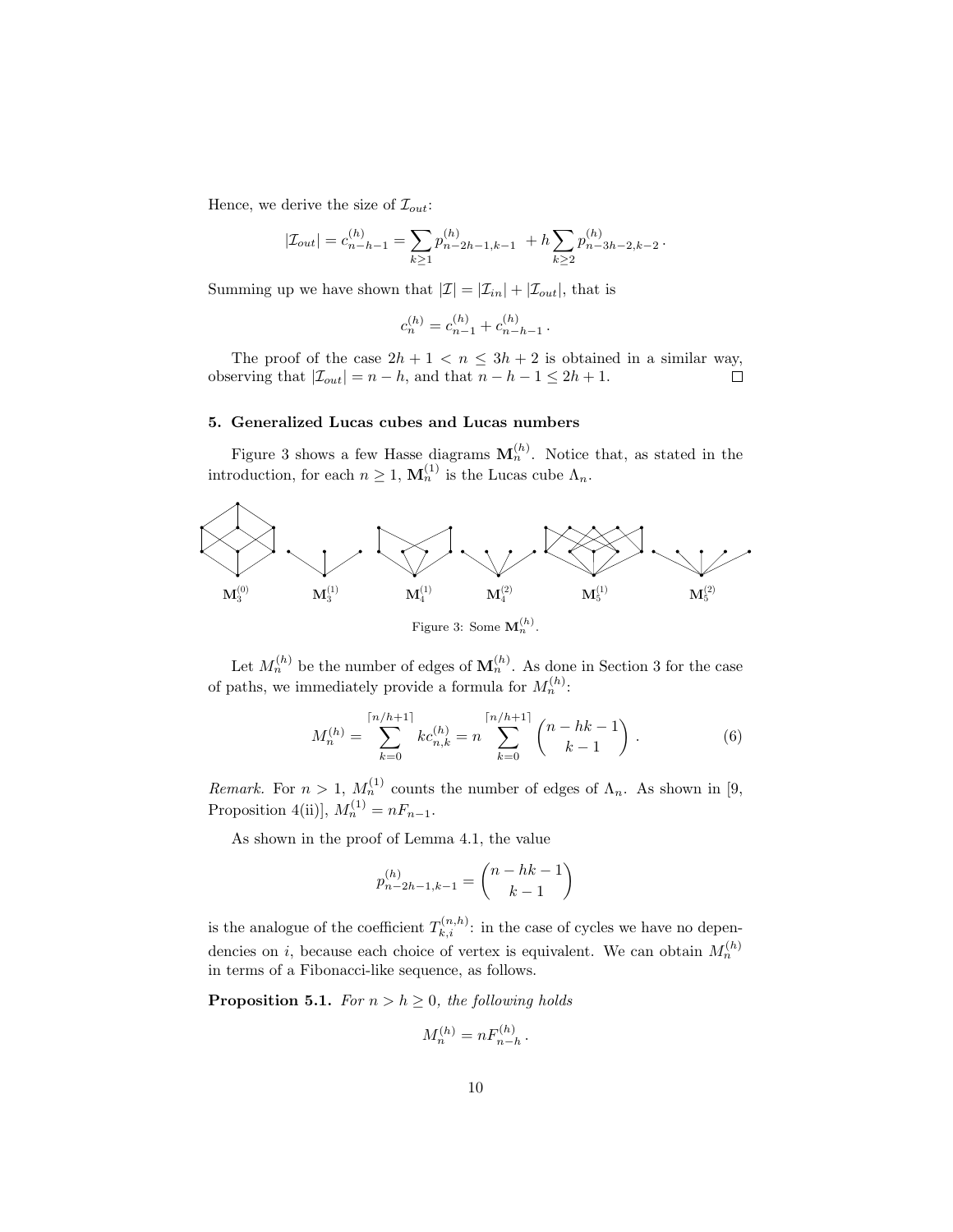Proof. Using Equation (2) we obtain:

$$
M_n^{(h)} = n \sum_{k=1}^{\lceil n/(h+1) \rceil} \bar{p}_{n-2h-1,k-1}^{(h)} = n \bar{p}_{n-2h-1}^{(h)} = n F_{n-h}^{(h)}.
$$

In analogy with Section 3, we introduce a family of Lucas-like sequences.

**Definition 5.2.** For  $h \geq 0$ , and  $n \geq 1$ , we define the *h*-Lucas sequence  $\mathcal{L}^{(h)}$  =  ${L_n^{(h)}}_{n\geq 1}$  whose elements are

$$
L_n^{(h)} = \begin{cases} h+1 & \text{if } n = 1, \\ 1 & \text{if } 2 \le n \le h+1, \\ L_{n-1}^{(h)} + L_{n-h-1}^{(h)} & \text{if } n > h+1. \end{cases}
$$

The first values of the h-Lucas sequences, for  $h \in \{0, \ldots, 10\}$ , are displayed in Table 11. We have that,

$$
L_i^{(h)} = c_{i-1}^{(h)}, \text{ for each } i > h+1.
$$
 (7)

To prove the main result of this section, the following lemma is needed.

**Lemma 5.3.** For  $n > h \geq 0$ , the following holds

$$
L_{n+1}^{(h)} = F_n^{(h)} + (h+1)F_{n-h}^{(h)}
$$

*Proof.* The result is proved by induction on n. Indeed,  $L_{n+1}^{(h)} = L_n^{(h)} + L_{n-1}^{(h)}$  $\binom{n}{n-h}$ . Applying the inductive hypothesis, we have

$$
L_{n+1}^{(h)} = F_{n-1}^{(h)} + (h+1)F_{n-h-1}^{(h)} + F_{n-h-1}^{(h)} + (h+1)F_{n-2h-1}^{(h)} = F_n^{(h)} + (h+1)F_{n-h}^{(h)}.
$$

Finally, our analogous of Theorem 3.4, for cycles, is the following.

**Theorem 5.4.** For  $n > h \geq 0$ , the following holds

$$
M_n^{(h)} = \left(\mathcal{F}^{(h)} * \mathcal{L}^{(h)}\right)(n-h).
$$

Proof. By Proposition 5.1, the statement of the Theorem is equivalent to

$$
\sum_{i=1}^{n-h} F_i^{(h)} L_{n-h+1-i}^{(h)} = n F_{n-h}^{(h)} .
$$
 (8)

Let  $h = 0$ . We have

$$
\sum_{i=1}^{n} F_i^{(0)} L_{n+1-i}^{(0)} = \sum_{i=1}^{n} 2^{i-1} 2^{n-i} = \sum_{i=1}^{n} 2^{n-1} = n 2^{n-1} = n F_n^{(0)}.
$$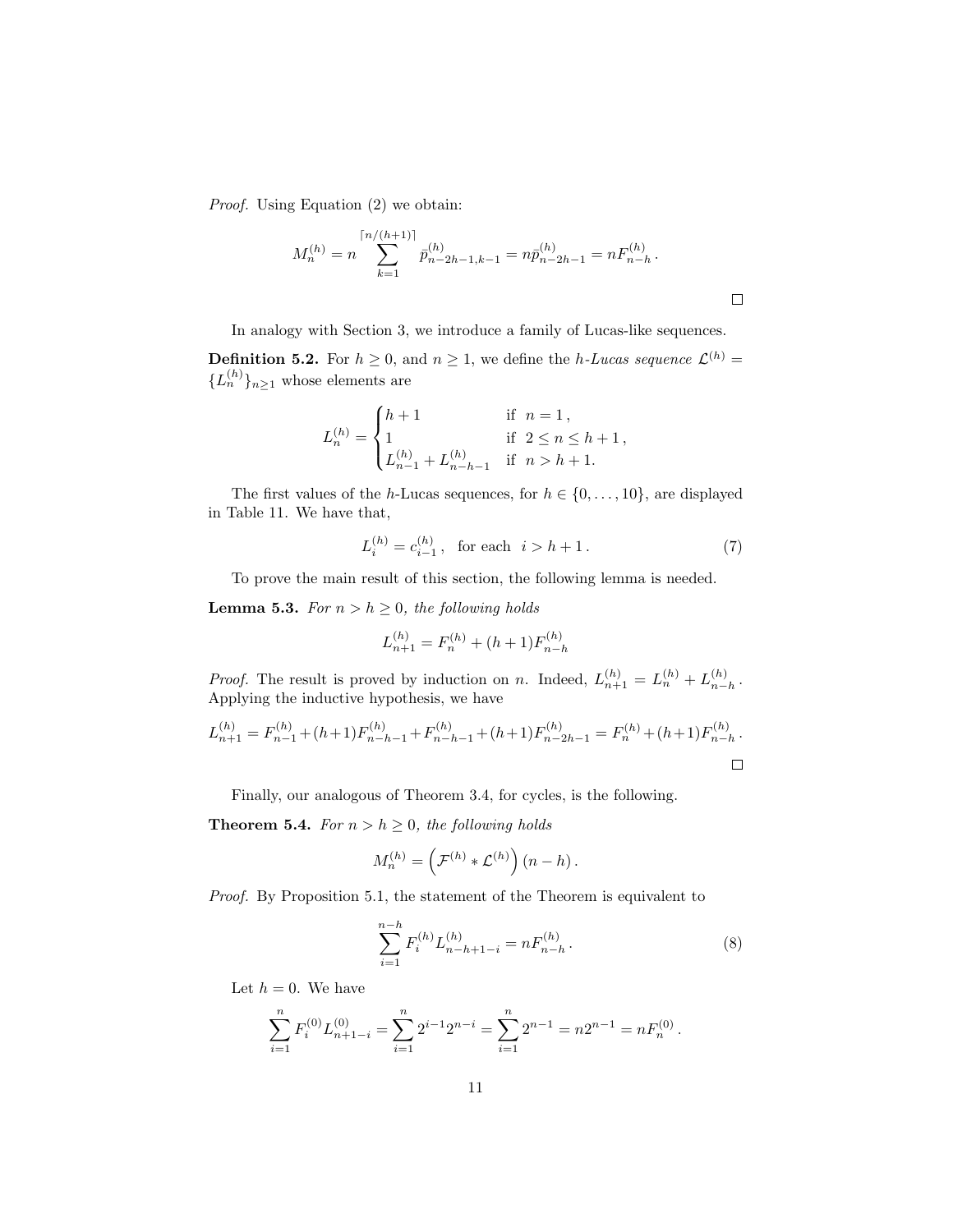Let  $h = 1$ . In this case the statement of the theorem reduces to the well known identity involving (classical) Fibonacci and Lucas sequences:

$$
\sum_{i=1}^{n} F_i L_{n-i+1} = (n+1) F_n.
$$

Let  $h \geq 2$ . We prove (8) by induction on n. If  $n = h + 1$ , then

$$
\sum_{i=1}^{n-h} F_i^{(h)} L_{n-h+1-i}^{(h)} = F_1^{(h)} L_1^{(h)} = h+1 = n F_1^{(h)}.
$$

Let  $\bar{n} > h + 1$ , and suppose (inductive hypothesis) that (8) holds for every  $1 < n \leq \bar{n}$ . Let  $m = \bar{n} - h$  (and note that  $m \geq 2$ ). We need to prove that

$$
\sum_{i=1}^{m+1} F_i^{(h)} L_{m+2-i}^{(h)} = (m+h+1) F_{m+1}^{(h)}.
$$
 (9)

We find it convenient to define, for  $h \geq 2$ , the following integer sequences, which extend  $F_n^{(h)}$  and  $L_n^{(h)}$  to a range of negative integers.

$$
\bar{F}_n^{(h)} = \begin{cases}\n1 & \text{if } n = -h, \\
0 & \text{if } -h < n \le 0, \\
\bar{F}_{n-1}^{(h)} + \bar{F}_{n-h-1}^{(h)} & \text{if } n > 0.\n\end{cases}
$$
\n(10)\n
$$
\begin{cases}\nh + 1 & \text{if } n = -h,\n\end{cases}
$$

$$
\bar{L}_{n}^{(h)} = \begin{cases}\nh+1 & \text{if } n = -h, \\
-h & \text{if } n = -h+1, \\
0 & \text{if } -h+1 < n \le 0, \\
\bar{L}_{n-1}^{(h)} + \bar{L}_{n-h-1}^{(h)} & \text{if } n > 0.\n\end{cases} \tag{11}
$$

Using Definitions 3.3 and 5.2 one can easily check that, for  $n > 0$ ,  $F_n^{(h)} = \overline{F}_n^{(h)}$ , and  $L_n^{(h)} = \bar{L}_n^{(h)}$ . Hence, applying the recurrences in (10) and (11), we obtain

$$
\sum_{i=1}^{m+1} F_i^{(h)} L_{m+2-i}^{(h)} = \sum_{i=1}^{m+1} \bar{F}_i^{(h)} \bar{L}_{m+2-i}^{(h)} =
$$

$$
= \sum_{i=1}^{m+1} \bar{F}_{i-1}^{(h)} \bar{L}_{m+1-i}^{(h)} +
$$
(12)

$$
+\sum_{i=1}^{m+1} \bar{F}_{i-1}^{(h)} \bar{L}_{m+1-h-i}^{(h)} + \tag{13}
$$

$$
+\sum_{i=1}^{m+1} \bar{F}_{i-h-1}^{(h)} \bar{L}_{m+1-i}^{(h)} + \tag{14}
$$

$$
+\sum_{i=1}^{m+1} \bar{F}_{i-h-1}^{(h)} \bar{L}_{m+1-h-i}^{(h)}.
$$
 (15)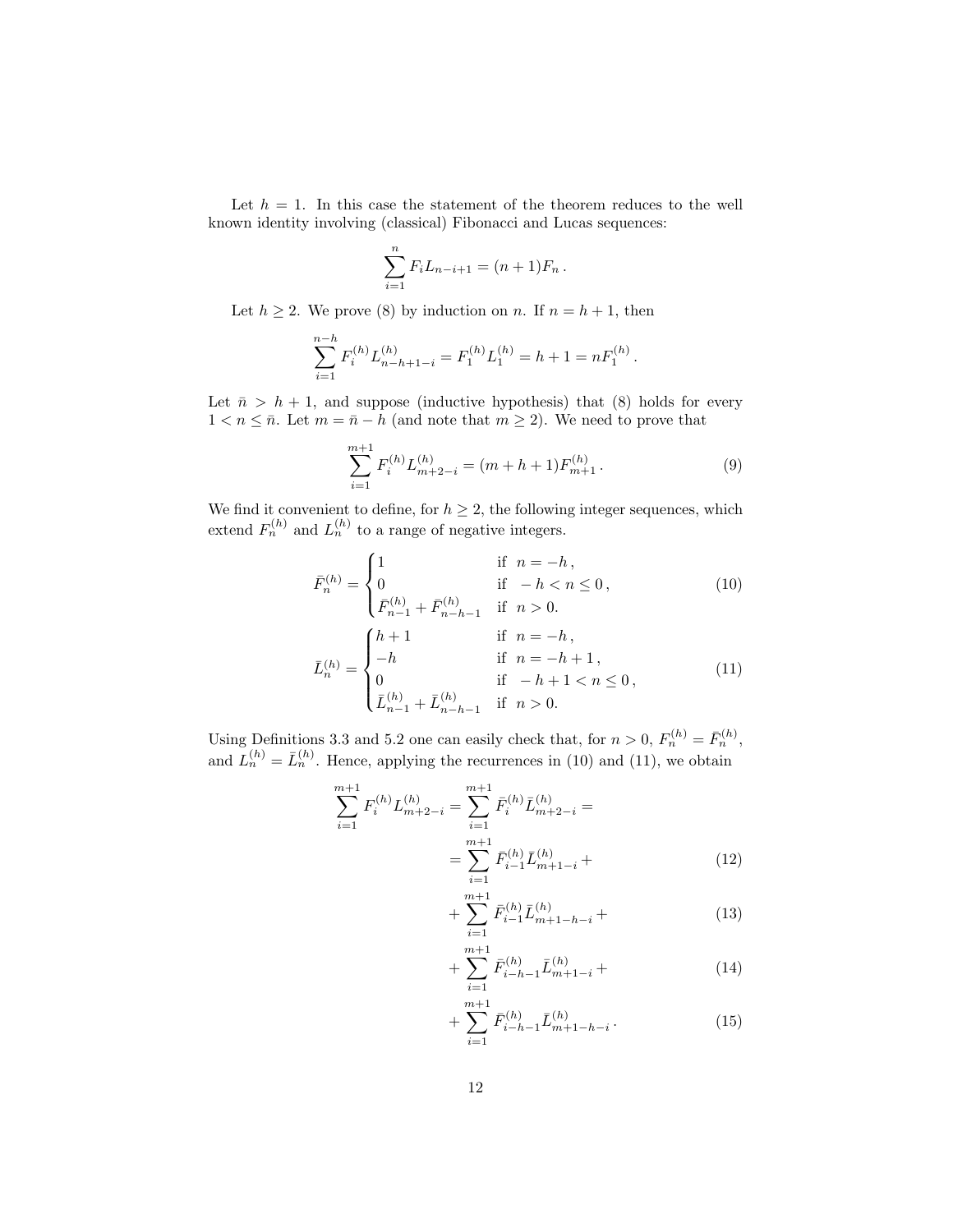We compute the sums  $(12)$ – $(15)$  separately.

Direct computation shows that (12) equals

$$
\sum_{i=1}^{m-1} F_i^{(h)} L_{m-i}^{(h)} + \bar{F}_0^{(h)} \bar{L}_m^{(h)} + \bar{F}_m^{(h)} \bar{L}_0^{(h)}.
$$
 (16)

Applying the inductive hypotheses to the first term of (16), and observing that  $\bar{L}_0^{(h)} = \bar{F}_0^{(h)} = 0$ , we obtain that the sum (12) is

$$
(m+h-1)F_{m-1}^{(h)}.
$$
\n(17)

In order to compute (13) we distinguish two cases. If  $m > h + 1$ , direct computation shows that (13) equals

$$
\sum_{i=1}^{m-h-1} F_i^{(h)} L_{m-h-i}^{(h)} + \bar{F}_0^{(h)} \bar{L}_{m-h}^{(h)} + \bar{F}_{m-h}^{(h)} \bar{L}_0^{(h)} + \bar{F}_{m-h+1}^{(h)} \bar{L}_{-1}^{(h)} + \dots + \bar{F}_m^{(h)} \bar{L}_{-h}^{(h)}.
$$
 (18)

We note that  $m > h + 1 \geq 3$ . Applying the inductive hypotheses to the first term of (18), and observing that all other terms are zeroes, except  $\bar{F}_m^{(h)} \bar{L}_{-h}^{(h)} =$  $(h+1)F_m^{(h)}$ , and  $\bar{F}_{m-1}^{(h)}\bar{L}_{-h+1}^{(h)} = -hF_{m-1}^{(h)}$ , we obtain that (13) equals

$$
(m-1)F_{m-h-1}^{(h)} + (h+1)F_m^{(h)} - hF_{m-1}^{(h)}.
$$
 (for  $m > h+1$ ) (19)

If, on the other hand,  $m \leq h+1$ , we observe that the summands of (13) vanish, with the exception of  $\bar{F}_m^{(h)} \bar{L}_{-h}^{(h)} = (h+1)F_m^{(h)}$ , and  $\bar{F}_{m-1}^{(h)} \bar{L}_{-h+1}^{(h)} = -hF_{m-1}^{(h)}$ . Indeed,  $m \geq 2$ . Thus, the sum (13) is

$$
(h+1)F_m^{(h)} - hF_{m-1}^{(h)}.
$$
 (for  $m \le h+1$ ) (20)

A similar argument shows that (14) equals

$$
(m-1)F_{m-h-1}^{(h)} + L_m^{(h)}, \qquad \text{(for } m > h+1) \tag{21}
$$
  

$$
L_m^{(h)}.
$$
 (for  $m \le h+1$ ) (22)

To calculate (15) we distinguish the four cases  $m \leq h$ ,  $m = h + 1$ ,  $h + 1 <$  $m \le 2h + 1$ , and  $m > 2h + 1$ . If  $m > 2h + 1$ , (15) equals

$$
\sum_{i=1}^{m-2h-1} F_i^{(h)} L_{m-2h-i}^{(h)} + \bar{L}_{-h}^{(h)} \bar{F}_{m-h}^{(h)} + \dots + \bar{L}_0^{(h)} \bar{F}_{m-2h}^{(h)} + \bar{F}_{-h}^{(h)} \bar{L}_{m-h}^{(h)} + \dots + \bar{F}_0^{(h)} \bar{L}_{m-2h}^{(h)}
$$

.

We note that  $m - h - 1 > h > 0$ . Applying the inductive hypotheses to the first term of the preceding sum, and observing that all other terms are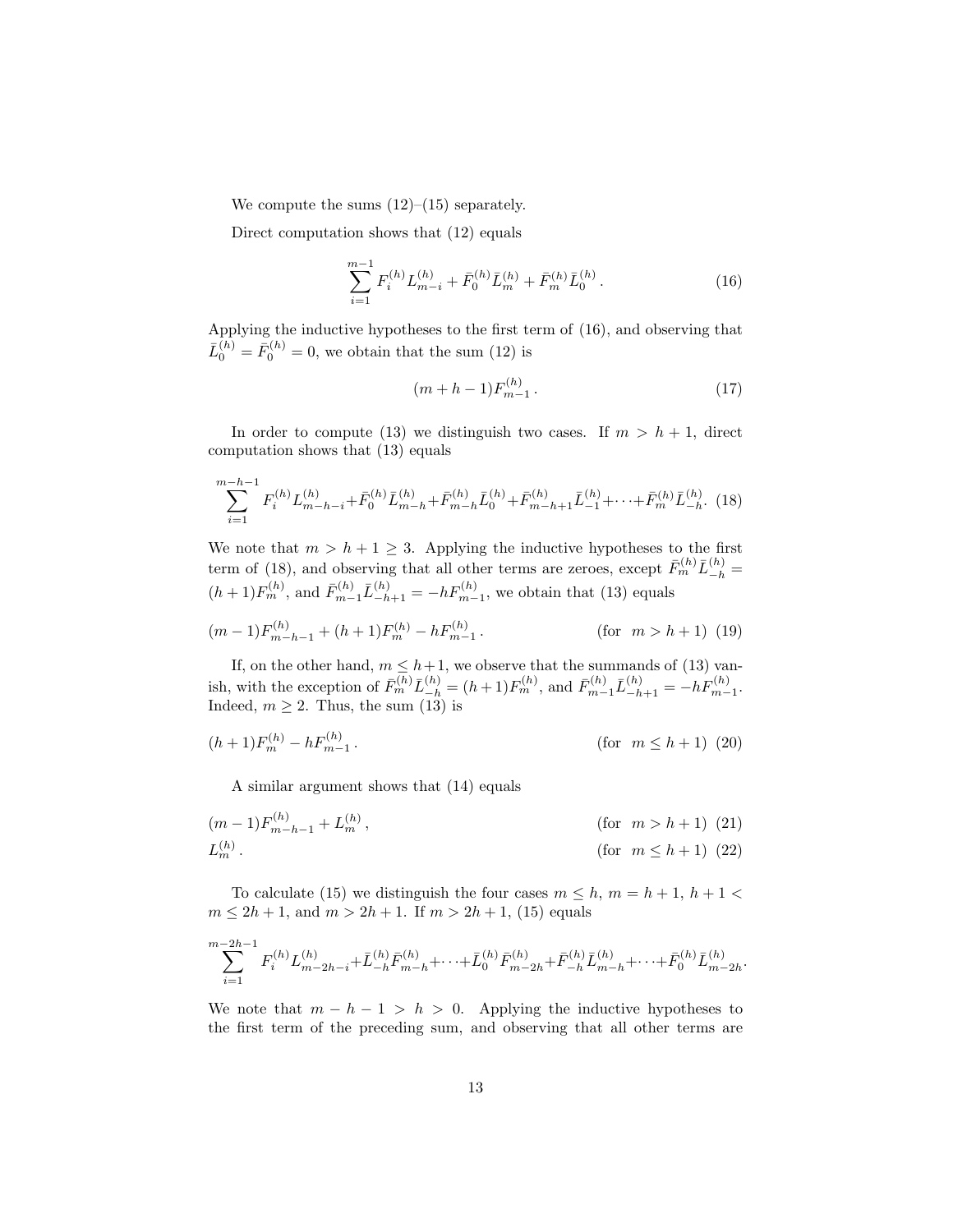zeroes, except  $\bar{L}_{-h}^{(h)} \bar{F}_{m-h}^{(h)} = (h+1) F_{m-h}^{(h)}$  $\bar{L}_{m-h}^{(h)}$ ,  $\bar{L}_{-h+1}^{(h)} \bar{F}_{m-h-1}^{(h)} = -h F_{m-h-1}^{(h)}$ , and  $\bar{F}_{-h}^{(h)} \bar{L}_{m-h}^{(h)} = L_{m-h}^{(h)}$  $\binom{n}{m-h}$ , we obtain that (15) is  $(m-h-1)F_{m-2h-1}^{(h)} + (h+1)F_{m-h}^{(h)} - hF_{m-h-1}^{(h)} + L_{m-h}^{(h)}$  $\binom{n}{m-h}$ . (for  $m > 2h+1$ ) (23)

To tackle the other cases, we expand the sum (15), and we check how the nonzeroes terms change depending on the constraints on m. We obtain that (15) equals

$$
(h+1)F_{m-h}^{(h)} - hF_{m-h-1}^{(h)} + L_{m-h}^{(h)},
$$
 (for  $h+1 < m \le 2h+1$ ) (24)  
\n
$$
(h+1)F_{m-h}^{(h)} + L_{m-h}^{(h)},
$$
 (for  $m = h+1$ ) (25)  
\n0. (for  $m \le h$ ) (26)

Finally, we add up the four summands  $(12)$ – $(15)$ , distinguishing the four identified cases. If  $m > 2h + 1$ , we sum (17), (19), (21), and (23), obtaining

$$
\sum_{i=1}^{m+1} F_i^{(h)} L_{m+1-i}^{(h)} = (m+h-1) F_{m-1}^{(h)} + 2(m-1) F_{m-h-1}^{(h)} + (h+1) F_m^{(h)} - h F_{m-1}^{(h)} + L_m^{(h)} + (m-h-1) F_{m-2h-1}^{(h)} + (h+1) F_{m-h}^{(h)} - h F_{m-h-1}^{(h)} + L_{m-h}^{(h)}.
$$

Repeatedly applying the recurrences  $F_i^{(h)} = F_{i-1}^{(h)} + F_{i-h}^{(h)}$  $L_{i-h-1}^{(h)}$  and  $L_i^{(h)} = L_{i-1}^{(h)} +$  $L_{i-1}^{(h)}$  $\binom{n}{i-h-1}$ , and using Lemma 5.3, we obtain

$$
\sum_{i=1}^{m+1} F_i^{(h)} L_{m+2-i}^{(h)} = (m+h+1) F_{m+1}^{(h)},
$$

which proves (8) in the case  $m > 2h + 1$ .

If 
$$
h + 1 < m \leq 2h + 1
$$
, we sum (17), (19), (21), and (24), and we obtain\n
$$
\sum_{i=1}^{m+1} F_i^{(h)} L_{m+2-i}^{(h)} = (m+h-1) F_{m-1}^{(h)} + 2(m-1) F_{m-h-1}^{(h)} + (h+1) F_m^{(h)} - h F_{m-1}^{(h)} + L_m^{(h)} + (h+1) F_{m-h}^{(h)} - h F_{m-h-1}^{(h)} + L_{m-h}^{(h)}.
$$

Note that, by Definition 3.3, we have  $F_{h+k}^{(h)} = k$ , for  $k \in \{1, h+2\}$ . Moreover,  $F_{m-h-1}^{(h)} = F_{m-h}^{(h)} = 1$ , and, by Definition 5.2,  $L_{m-h}^{(h)} = 1$ . Applying Lemma 5.3 to  $L_m^{(h)}$ , we obtain

$$
\sum_{i=1}^{m+1} F_i^{(h)} L_{m+2-i}^{(h)} = (h+1) F_m^{(h)} + m F_{m-1}^{(h)} + h + 1 + 2m =
$$
  
=  $(h+1)(m-h) + m(m-1-h) + h + 1 + 2m =$   
=  $(m+h+1)(m+1-h) = (m+h+1) F_{m+1}^{(h)}$ .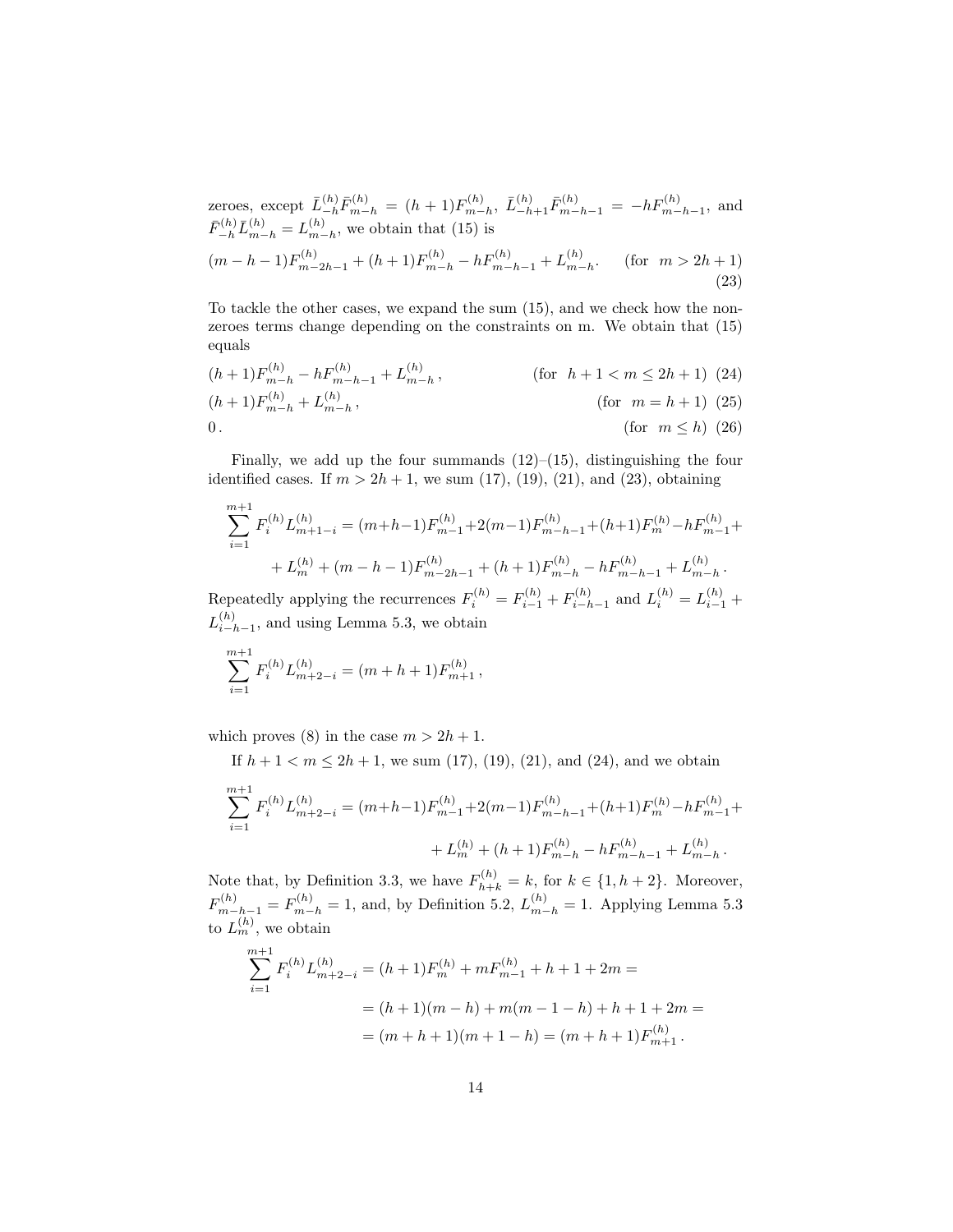If  $m = h + 1$ , we sum (17), (20), (22), and (25), obtaining

$$
\sum_{i=1}^{m+1} F_i^{(h)} L_{m+2-i}^{(h)} = (m+h-1)F_{m-1}^{(h)} + (h+1)F_m^{(h)} - hF_{m-1}^{(h)} +
$$
  
+  $L_m^{(h)} + (h+1)F_{m-h}^{(h)} + L_{m-h}^{(h)}$ 

Noting that, by Definition 3.3 and Definition 5.2,  $F_m^{(h)} = F_{m-1}^{(h)} = \cdots = F_1^{(h)} =$ 1,  $L_m^{(h)} = 1$ , and  $L_{m-h}^{(h)} = h + 1$ , we have

$$
\sum_{i=1}^{m+1} F_i^{(h)} L_{m+2-i}^{(h)} = 4h+4 = (m+h+1)2 = (m+h+1)F_{m+1}^{(h)}.
$$

In the last case, if  $m < h+1$ , we sum (17), (20), (22), and (26), and we have

$$
\sum_{i=1}^{m+1} F_i^{(h)} L_{m+2-i}^{(h)} = (m+h-1) F_{m-1}^{(h)} + (h+1) F_m^{(h)} - h F_{m-1}^{(h)} + L_m^{(h)}.
$$

Proceeding as in the previous case, and recalling that  $m \geq 2$ , we obtain

$$
\sum_{i=1}^{m+1} F_i^{(h)} L_{m+2-i}^{(h)} = m + h - 1 + h + 1 - h + 1 = (m + h + 1) F_{m+1}^{(h)}.
$$

In all cases we obtain the desired result, and the proof is complete.

 $\Box$ 

.

We display some values of  $M_n^{(h)}$  in Table 12.

## 6. Tables

We collect here some values obtained by computing the formula presented in the preceding sections.

|                | $n=0$ 1 2 3 4 5 6 7 8 9 10 11 12 13 14 15      |  |  |  |  |  |  |                                            |  |
|----------------|------------------------------------------------|--|--|--|--|--|--|--------------------------------------------|--|
|                |                                                |  |  |  |  |  |  |                                            |  |
| 1 <sub>1</sub> |                                                |  |  |  |  |  |  | 0 1 2 3 4 5 6 7 8 9 10 11 12 13 14 15      |  |
|                | 2 0 0 0 1 3 6 10 15 21 28 36 45 55 66 78 91    |  |  |  |  |  |  |                                            |  |
|                | 3 0 0 0 0 0 1 4 10 20 35 56 84 120 165 220 286 |  |  |  |  |  |  |                                            |  |
| $\overline{4}$ |                                                |  |  |  |  |  |  | 0 0 0 0 0 0 0 1 5 15 35 70 126 210 330 495 |  |
| 5 <sup>5</sup> |                                                |  |  |  |  |  |  | 0 0 0 0 0 0 0 0 0 1 6 21 56 126 252 462    |  |
| 6              |                                                |  |  |  |  |  |  | 0 0 0 0 0 0 0 0 0 0 0 1 7 28 84 210        |  |
|                |                                                |  |  |  |  |  |  | 0 0 0 0 0 0 0 0 0 0 0 0 0 1 8 36           |  |
|                |                                                |  |  |  |  |  |  | 0 0 0 0 0 0 0 0 0 0 0 0 0 0 1              |  |
|                |                                                |  |  |  |  |  |  |                                            |  |

Table 1: The number  $p_{n,k}^{(1)}$  of independent k-subsets of  $\mathbf{P}_n^{(1)}$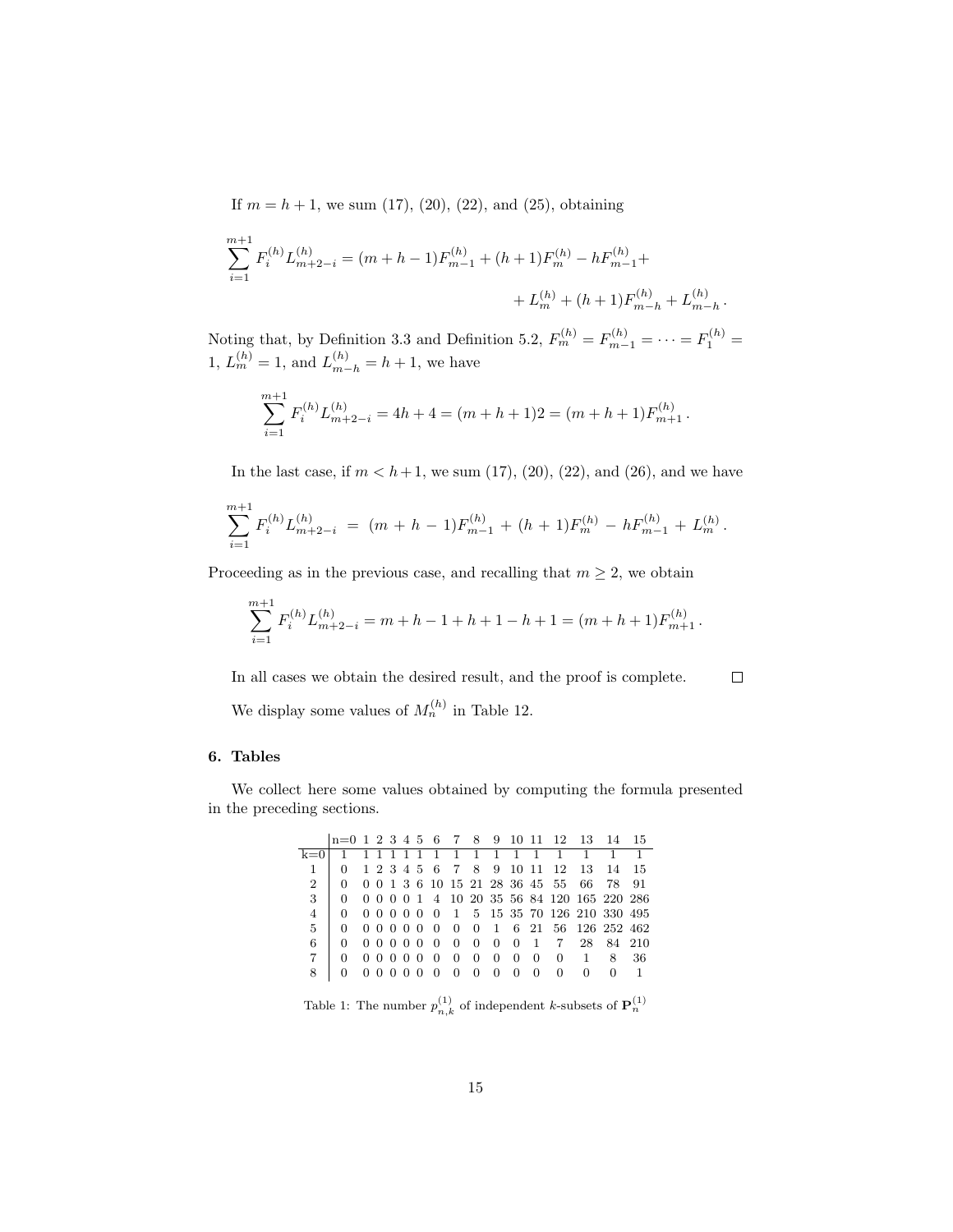| $n=0$ 1 2 3 4 5 6 7 8 9 10 11 12 13 14 15 16   |  |  |  |  |  |  |  |  |
|------------------------------------------------|--|--|--|--|--|--|--|--|
|                                                |  |  |  |  |  |  |  |  |
| 1 0 1 2 3 4 5 6 7 8 9 10 11 12 13 14 15 16     |  |  |  |  |  |  |  |  |
| 2 0 0 0 0 1 3 6 10 15 21 28 36 45 55 66 78 91  |  |  |  |  |  |  |  |  |
| 3 0 0 0 0 0 0 0 1 4 10 20 35 56 84 120 165 220 |  |  |  |  |  |  |  |  |
| 4 0 0 0 0 0 0 0 0 0 0 1 5 15 35 70 126 210     |  |  |  |  |  |  |  |  |
|                                                |  |  |  |  |  |  |  |  |
| 6 0 0 0 0 0 0 0 0 0 0 0 0 0 0 0 1              |  |  |  |  |  |  |  |  |

Table 2: The number  $p_{n,k}^{(2)}$  of independent k-subsets of  $\mathbf{P}_n^{(2)}$ 

| $n=0$ 1 2 3 4 5 6 7 8 9 10 11 12 13 14 15 16 17                                          |  |  |  |  |  |  |  |  |  |
|------------------------------------------------------------------------------------------|--|--|--|--|--|--|--|--|--|
|                                                                                          |  |  |  |  |  |  |  |  |  |
|                                                                                          |  |  |  |  |  |  |  |  |  |
|                                                                                          |  |  |  |  |  |  |  |  |  |
| $3 \ 0 \ 0 \ 0 \ 0 \ 0 \ 0 \ 0 \ 0 \ 0 \ 0 \ 1 \ 4 \ 10 \ 20 \ 35 \ 56 \ 84 \ 120 \ 165$ |  |  |  |  |  |  |  |  |  |
|                                                                                          |  |  |  |  |  |  |  |  |  |
| 5 0 0 0 0 0 0 0 0 0 0 0 0 0 0 0 0 1                                                      |  |  |  |  |  |  |  |  |  |

Table 3: The number  $p_{n,k}^{(3)}$  of independent k-subsets of  $\mathbf{P}_n^{(3)}$ 

|       | $n=0$ 1 2 3 |       | -4            | 5 | 6     | 7  | 8  | 9  | 10  | 11                                   | 12   | 13   |
|-------|-------------|-------|---------------|---|-------|----|----|----|-----|--------------------------------------|------|------|
| $h=0$ |             |       |               |   |       |    |    |    |     | 2 4 8 16 32 64 128 256 512 1024 2048 | 4096 | 8192 |
| 1     |             | 2 3 5 | -8            |   | 13 21 | 34 | 55 | 89 | 144 | 233                                  | 377  | 610  |
| 2     |             | 2 3 4 | 6             | 9 | 13    | 19 | 28 | 41 | 60  | 88                                   | 129  | 189  |
| 3     |             | 2 3 4 | -5            | 7 | 10    | 14 | 19 | 26 | 36  | 50                                   | 69   | 95   |
| 4     |             | 2 3 4 | $\frac{5}{2}$ | 6 | 8     | 11 | 15 | 20 | 26  | 34                                   | 45   | 60   |
| 5     |             | 2 3 4 | $\frac{5}{2}$ | 6 | 7     | 9  | 12 | 16 | 21  | 27                                   | 34   | 43   |
| 6     |             | 2 3 4 | $\frac{5}{2}$ | 6 | 7     | 8  | 10 | 13 | 17  | 22                                   | 28   | 35   |
| 7     |             | 2 3 4 | 5             | 6 | 7     | 8  | 9  | 11 | 14  | 18                                   | 23   | 29   |
| 8     |             | 2 3 4 | 5             | 6 | 7     | 8  | 9  | 10 | 12  | 15                                   | 19   | 24   |
| 9     |             | 2 3 4 | 5             | 6 | 7     | 8  | 9  | 10 | 11  | 13                                   | 16   | 20   |
| 10    |             | 2 3 4 | 5             | 6 | 7     | 8  | 9  | 10 | 11  | 12                                   | 14   | 17   |

Table 4: The number  $p_n^{(h)}$  of all independent sets of  $\mathbf{P}_n^{(h)}$ 

|       | $n=1$ 2 3 4 |    |                |               | -5 | 6              | 7  | 8              | 9              | 10 | 11             | 12                             | 13   | 14  | 15         |
|-------|-------------|----|----------------|---------------|----|----------------|----|----------------|----------------|----|----------------|--------------------------------|------|-----|------------|
| $h=0$ |             | 2. | 4              | 8             |    |                |    |                |                |    |                | 16 32 64 128 256 512 1024 2048 | 4096 |     | 8192 16384 |
| 1     |             | 1. | $\overline{2}$ | 3             | 5  | 8              | 13 | 21             | 34             | 55 | 89             | 144                            | 233  | 377 | 610        |
| 2     |             | 1  | 1.             | $\mathcal{D}$ | 3  | 4              | 6  | 9              | 13             | 19 | 28             | 41                             | 60   | 88  | 129        |
| 3     | 1           |    |                | 1             | 2  | 3              | 4  | 5              | 7              | 10 | 14             | 19                             | 26   | 36  | 50         |
| 4     |             |    |                |               | 1  | $\overline{2}$ | 3  | 4              | 5              | 6  | 8              | 11                             | 15   | 20  | 26         |
| 5     | 1           |    |                |               |    | 1              | 2  | 3              | 4              | 5  | 6              | 7                              | 9    | 12  | 16         |
| 6     | 1           |    |                |               |    |                | 1  | $\overline{2}$ | 3              | 4  | 5              | 6                              | 7    | 8   | 10         |
| 7     | 1           |    |                |               |    |                |    |                | $\overline{2}$ | 3  | 4              | 5                              | 6    | 7   | 8          |
| 8     | 1           |    |                |               |    |                |    |                |                | 2  | 3              | 4                              | 5    | 6   |            |
| 9     |             |    |                |               |    |                |    |                |                |    | $\overline{2}$ | 3                              | 4    | 5   |            |
| 10    |             |    |                |               |    |                |    |                |                |    |                | 2                              | 3    | 4   | 5          |

Table 5: Values of the *h*-Fibonacci sequence  $\mathcal{F}^{(h)} = \{F_n^{(h)}\}_{n \geq 1}$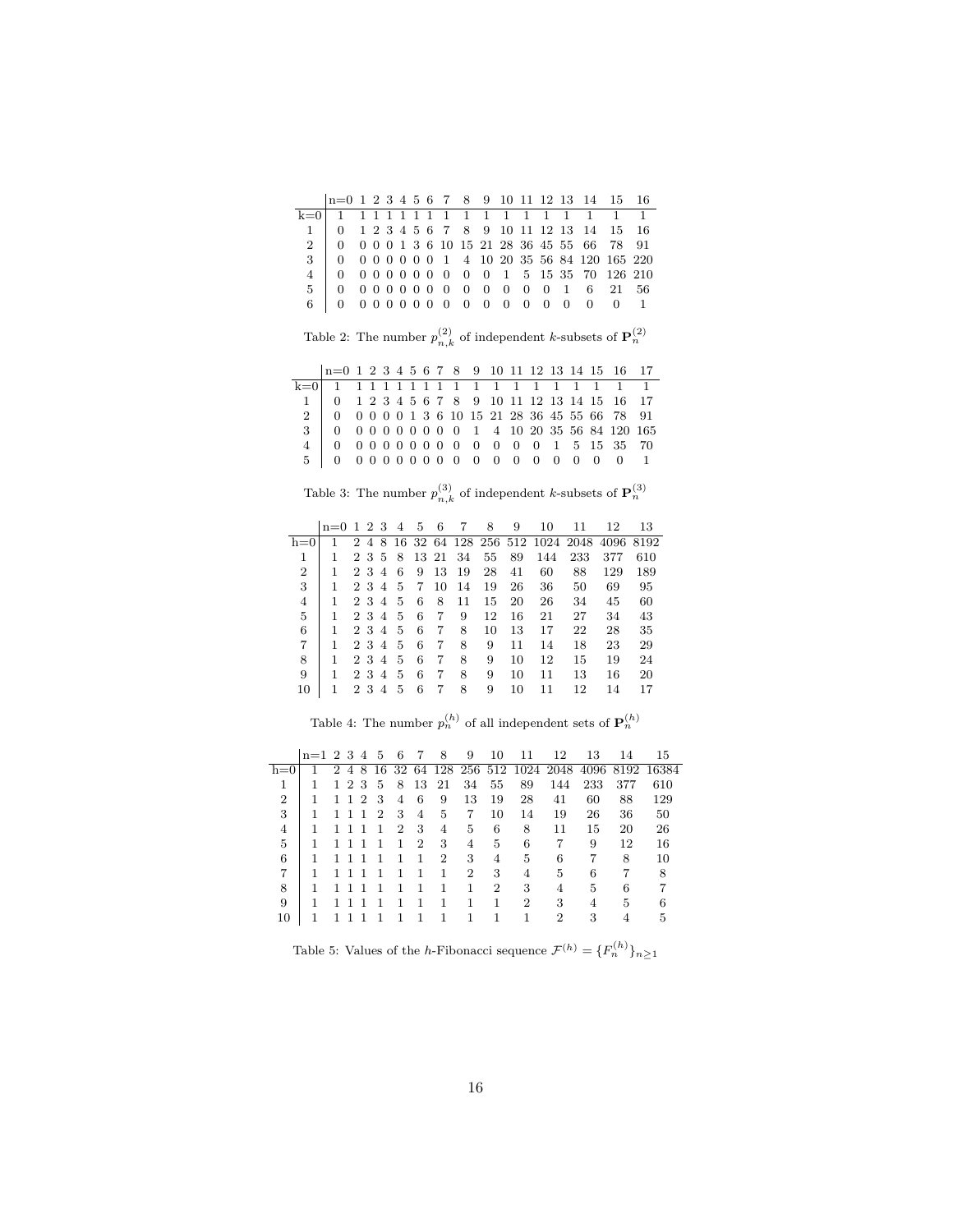|       | $n=0$    | $\mathbf{1}$ | $\overline{2}$ | 3 |    | 5   | 6  |    | 8   | 9                               | 10  | 11  | 12          | 13    |
|-------|----------|--------------|----------------|---|----|-----|----|----|-----|---------------------------------|-----|-----|-------------|-------|
| $h=0$ | $\theta$ |              | 4              |   |    |     |    |    |     | 12 32 80 192 448 1024 2304 5120 |     |     | 11264 24576 | 53248 |
|       | 0        |              | $\mathfrak{D}$ | 5 | 10 | -20 | 38 | 71 | 130 | 235                             | 420 | 744 | 1308        | 2285  |
| 2     | 0        | 1.           | $\mathfrak{D}$ | 3 | 6  | 11  | 18 | 30 | 50  | 81                              | 130 | 208 | 330         | 520   |
| 3     | 0        | 1.           | $\mathfrak{D}$ | 3 | 4  | 7   | 12 | 19 | 28  | 42                              | 64  | 97  | 144         | 212   |
| 4     | 0        | 1.           | $\mathfrak{D}$ | 3 | 4  | 5   | 8  | 13 | 20  | 29                              | 40  | 56  | 80          | 115   |
| 5     | 0        | 1.           | $\mathfrak{D}$ | 3 | 4  | 5   | 6  | 9  | 14  | 21                              | 30  | 41  | 54          | 72    |
| 6     | 0        | 1.           | $\mathfrak{D}$ | 3 | 4  | 5   | 6  | 7  | 10  | 15                              | 22  | 31  | 42          | 55    |
| 7     | 0        |              | 2              | 3 | 4  | 5   | 6  | 7  | 8   | 11                              | 16  | 23  | 32          | 43    |
| 8     | 0        | 1.           | 2              | 3 | 4  | 5   | 6  | 7  | 8   | 9                               | 12  | 17  | 24          | 33    |
| 9     | 0        | 1.           | 2              | 3 | 4  | 5   | 6  | 7  | 8   | 9                               | 10  | 13  | 18          | 25    |
| 10    | 0        |              | 2              | 3 | 4  | 5   | 6  |    | 8   | 9                               | 10  | 11  | 14          | 19    |

Table 6: The number  $H_n^{(h)}$  of edges of  $\mathbf{H}_n^{(h)}$ 

|              | $n=0$ 1 2 3 4 5 6 7 8 9 10 11 12 13 14 15 16 |  |                                        |  |                |                |                |                |                |                                             |   |                |       |                                                                                   |
|--------------|----------------------------------------------|--|----------------------------------------|--|----------------|----------------|----------------|----------------|----------------|---------------------------------------------|---|----------------|-------|-----------------------------------------------------------------------------------|
| $k=0$        | 1 1 1 1 1 1 1 1 1 1 1 1 1                    |  |                                        |  |                |                |                |                |                |                                             |   |                |       |                                                                                   |
|              |                                              |  |                                        |  |                |                |                |                |                | 1 2 3 4 5 6 7 8 9 10 11 12 13 14 15 16      |   |                |       |                                                                                   |
| $2^{\circ}$  |                                              |  |                                        |  |                |                |                |                |                | 0 0 0 2 5 9 14 20 27 35 44 54 65 77 90 104  |   |                |       |                                                                                   |
| $\mathbf{3}$ |                                              |  |                                        |  |                |                |                |                |                |                                             |   |                |       | $0 \t0 \t0 \t0 \t0 \t0 \t2 \t7 \t16 \t30 \t50 \t77 \t112 \t156 \t210 \t275 \t352$ |
|              |                                              |  |                                        |  |                |                |                |                |                | 0 0 0 0 0 0 0 2 9 25 55 105 182 294 450 660 |   |                |       |                                                                                   |
| $5^{\circ}$  |                                              |  |                                        |  |                |                |                |                |                | 0 0 0 0 0 0 0 0 0 2 11 36 91 196 378 672    |   |                |       |                                                                                   |
| 6            |                                              |  |                                        |  | 0000000        | $\overline{0}$ | $\overline{0}$ |                |                | 0 0 2 13 49 140 336                         |   |                |       |                                                                                   |
|              |                                              |  | $0\quad 0\quad 0\quad 0\quad 0\quad 0$ |  | $\overline{0}$ | $\overline{0}$ | $\overline{0}$ | $\overline{0}$ | $\overline{0}$ | $\Box$                                      | 0 | $\overline{2}$ | 15 64 |                                                                                   |
|              |                                              |  | 0 0 0 0 0 0                            |  | $\overline{0}$ | $\overline{0}$ | $\overline{0}$ | $\theta$       | $\Omega$       |                                             |   |                |       |                                                                                   |

Table 7: The number  $c_{n,k}^{(1)}$  of independent k-subsets of  $\mathbf{C}_n^{(1)}$ 

| $n=0$ 1 2 3 4 5 6 7 8 9 10 11 12 13 14 15 16 17                                                                                                |  |  |  |  |  |  |  |  |  |
|------------------------------------------------------------------------------------------------------------------------------------------------|--|--|--|--|--|--|--|--|--|
|                                                                                                                                                |  |  |  |  |  |  |  |  |  |
| $1 \begin{array}{ rrrrrrrrrrrrrrrrrrrrrrrrrrrr} 1 & 0 & 1 & 2 & 3 & 4 & 5 & 6 & 7 & 8 & 9 & 10 & 11 & 12 & 13 & 14 & 15 & 16 & 17 \end{array}$ |  |  |  |  |  |  |  |  |  |
|                                                                                                                                                |  |  |  |  |  |  |  |  |  |
| $3 \ 0 \ 0 \ 0 \ 0 \ 0 \ 0 \ 0 \ 0 \ 0 \ 0 \ 3 \ 10 \ 22 \ 40 \ 65 \ 98 \ 140 \ 192 \ 255$                                                     |  |  |  |  |  |  |  |  |  |
|                                                                                                                                                |  |  |  |  |  |  |  |  |  |
|                                                                                                                                                |  |  |  |  |  |  |  |  |  |

Table 8: The number  $c_{n,k}^{(2)}$  of independent k-subsets of  $\mathbf{C}_n^{(2)}$ 

| $n=0 1 2 3 4 5 6 7 8 9 10 11 12 13 14 15 16 17 18$ |  |  |  |  |  |  |  |  |  |
|----------------------------------------------------|--|--|--|--|--|--|--|--|--|
|                                                    |  |  |  |  |  |  |  |  |  |
|                                                    |  |  |  |  |  |  |  |  |  |
|                                                    |  |  |  |  |  |  |  |  |  |
|                                                    |  |  |  |  |  |  |  |  |  |
|                                                    |  |  |  |  |  |  |  |  |  |

Table 9: The number  $c_{n,k}^{(3)}$  of independent k-subsets of  $\mathbf{C}_n^{(3)}$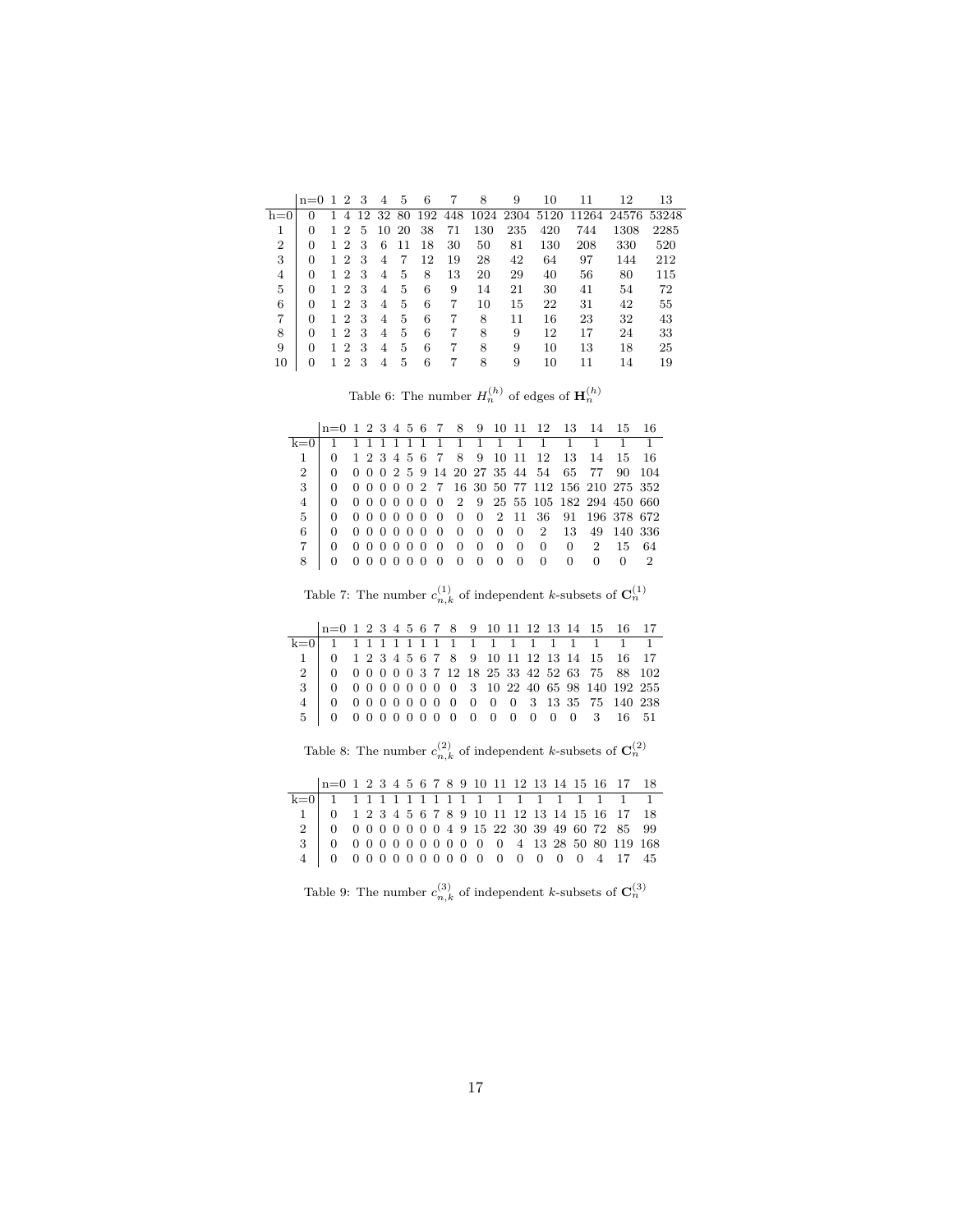|                | $n=0$ 1 2 3 |                             |                |                | 4 | 5  | 6   |    | 8  | 9  | 10  | 11                               | 12  | 13  | 14              | 15          | 16   |
|----------------|-------------|-----------------------------|----------------|----------------|---|----|-----|----|----|----|-----|----------------------------------|-----|-----|-----------------|-------------|------|
| $h=0$          |             | $\mathcal{D}_{\mathcal{L}}$ | 4 <sup>1</sup> |                |   |    |     |    |    |    |     | 8 16 32 64 128 256 512 1024 2048 |     |     | 4096 8192 16384 | 32768 65536 |      |
|                |             |                             | 23             | $\overline{4}$ | 7 | 11 | -18 | 29 | 47 | 76 | 123 | 199                              | 322 | 521 | 843             | 1364        | 2207 |
| $\overline{2}$ |             | $\mathcal{D}_{\mathcal{L}}$ | -3             | 4              | 5 | 6  | 10  | 15 | 21 | 31 | 46  | 67                               | 98  | 144 | 211             | 309         | 453  |
| 3              |             | $\mathcal{D}_{\mathcal{L}}$ | -3             | 4              | 5 | 6  | 7   | 8  | 13 | 19 | 26  | 34                               | 47  | 66  | 92              | 126         | 173  |
| 4              |             | $\mathcal{D}_{\mathcal{L}}$ | 3              | 4              | 5 | 6  | 7   | 8  | 9  | 10 | 16  | 23                               | 31  | 40  | 50              | 66          | 89   |
| 5              |             | $\overline{2}$              | 3              | 4              | 5 | 6  | 7   | 8  | 9  | 10 | 11  | 12                               | 19  | 27  | 36              | 46          | 57   |
| 6              |             | 2                           | -3             | 4              | 5 | 6  |     | 8  | 9  | 10 | 11  | 12                               | 13  | 14  | 22              | 31          | 41   |
| 7              |             |                             | 23             | 4              | 5 | 6  |     | 8  | 9  | 10 | 11  | 12                               | 13  | 14  | 15              | 16          | 25   |
| 8              |             | 2                           | -3             | $\overline{4}$ | 5 | 6  | 7   | 8  | 9  | 10 | 11  | 12                               | 13  | 14  | 15              | 16          | 17   |
| 9              |             | 2                           | 3              | $\overline{4}$ | 5 | 6  | 7   | 8  | 9  | 10 | 11  | 12                               | 13  | 14  | 15              | 16          | 17   |
| 10             |             | 2                           | 3              | 4              | 5 | 6  |     | 8  | 9  | 10 | 11  | 12                               | 13  | 14  | 15              | 16          | 17   |

Table 10: The number  $c_n^{(h)}$  of all independent sets of  $\mathbf{C}_n^{(h)}$ 

|                | $n=1$ 2 3 4 5 |              |        |       |                 | 6 | 7              | 8        | 9  | 10 | 11  | 12  | 13  | 14  | 15                                                   |
|----------------|---------------|--------------|--------|-------|-----------------|---|----------------|----------|----|----|-----|-----|-----|-----|------------------------------------------------------|
| h=0            |               |              |        |       |                 |   |                |          |    |    |     |     |     |     | 2 4 8 16 32 64 128 256 512 1024 2048 4096 8192 16384 |
|                | 2             |              |        | 1 3 4 | -7              |   |                | 11 18 29 | 47 | 76 | 123 | 199 | 322 | 521 | 843                                                  |
| $\overline{2}$ | 3             |              | $1\;1$ |       | 4 5             | 6 | - 10           | 15       | 21 | 31 | 46  | 67  | 98  | 144 | 211                                                  |
| 3              | 4             |              | $1\,1$ | -1    | $5\overline{)}$ | 6 | -7             | 8        | 13 | 19 | 26  | 34  | 47  | 66  | 92                                                   |
| 4              | 5             |              | $1\;1$ | -1    | $\mathbf{1}$    | 6 | - 7            | 8        | 9  | 10 | 16  | 23  | 31  | 40  | 50                                                   |
| 5              | 6             |              | $1\,1$ | -1    | $\mathbf{1}$    | 1 | 7              | 8        | 9  | 10 | 11  | 12  | 19  | 27  | 36                                                   |
| 6              | 7             | $1\quad1$    |        | -1    | -1              | 1 | -1             | 8        | 9  | 10 | 11  | 12  | 13  | 14  | 22                                                   |
| 7              | 8             |              | $1\,1$ | -1    | $\mathbf{1}$    | 1 | -1             | 1        | 9  | 10 | 11  | 12  | 13  | 14  | 15                                                   |
| 8              | 9             | $1\,1$       |        |       | 1               | 1 | -1             | 1        | 1  | 10 | 11  | 12  | 13  | 14  | 15                                                   |
| 9              | 10            | $\mathbf{1}$ | -1     | -1    | 1               | 1 | $\overline{1}$ | 1        | 1  | 1  | 11  | 12  | 13  | 14  | 15                                                   |
| 10             | 11            |              |        |       | $\mathbf{1}$    | 1 | $\overline{1}$ | 1        | 1  | 1  | 1   | 12  | 13  | 14  | 15                                                   |

Table 11: Values of the *h*-Lucas sequence  $\mathcal{L}^{(h)} = \{L_n^{(h)}\}_{n \geq 1}$ 

|                | $n=0$ 1 2 3 |          |                |          | 4        | 5        | 6        | 7        | 8        | 9        | 10  | 11  | 12   | 13   | 14                                                    | 15     |
|----------------|-------------|----------|----------------|----------|----------|----------|----------|----------|----------|----------|-----|-----|------|------|-------------------------------------------------------|--------|
| $h=0$          | 0           | 1.       | 4              | 12       |          |          |          |          |          |          |     |     |      |      | 32 80 192 448 1024 2304 5120 11264 24576 53248 114688 | 245760 |
|                | 0           | $\Omega$ | $\overline{2}$ | 3        | 8        | 15       | 30       | 56       | 104      | 189      | 340 | 605 | 1068 | 1872 | 3262                                                  | 5655   |
| $\overline{2}$ | 0           |          | 0 <sub>0</sub> | 3        | 4        | 5        | 12       | 21       | 32       | 54       | 90  | 143 | 228  | 364  | 574                                                   | 900    |
| 3              | 0           | $\Omega$ | $\theta$       | $\Omega$ | 4        | 5        | 6        | 7        | 16       | 27       | 40  | 55  | 84   | 130  | 196                                                   | 285    |
| 4              | 0           | $\sim$ 0 | $\theta$       | $\theta$ | 0        | 5        | 6        | 7        | 8        | 9        | 20  | 33  | 48   | 65   | 84                                                    | 120    |
| 5              | 0           | 0        | $\Omega$       | $\Omega$ | 0        | $\Omega$ | 6        | 7        | 8        | 9        | 10  | 11  | 24   | 39   | 56                                                    | 75     |
| 6              | 0           | $\Omega$ | $\Omega$       | $\Omega$ | 0        | $\Omega$ | $\Omega$ | 7        | 8        | 9        | 10  | 11  | 12   | 13   | 28                                                    | 45     |
| 7              | 0           | $\Omega$ | $\Omega$       | $\Omega$ | 0        | $\Omega$ | $\Omega$ | $\Omega$ | 8        | 9        | 10  | 11  | 12   | 13   | 14                                                    | 15     |
| 8              | 0           | 0        | $\Omega$       | $\Omega$ | 0        | $\Omega$ | $\Omega$ | $\Omega$ | $\Omega$ | 9        | 10  | 11  | 12   | 13   | 14                                                    | 15     |
| 9              | 0           | $\Omega$ | $\Omega$       | $\Omega$ | $\Omega$ | $\Omega$ | $\Omega$ | $\Omega$ | $\Omega$ | $\Omega$ | 10  | 11  | 12   | 13   | 14                                                    | 15     |
| 10             | 0           | 0        | $\theta$       | $\Omega$ | ∩        | 0        | 0        | $\Omega$ | 0        | 0        | 0   | 11  | 12   | 13   | 14                                                    | 15     |
|                |             |          |                |          |          |          |          |          |          |          |     |     |      |      |                                                       |        |

Table 12: The number  $M_n^{(h)}$  of edges of  $\mathbf{M}_n^{(h)}$ , for  $n > h$ 

# Acknowledgment

We are grateful to the editor for is precious work, and to the anonymous referee for a careful reading of our paper, and for his/her helpful suggestions which allowed us to improve the presentation, and notation, of this work.

[1] P. Codara, O. M. D'Antona, Independent subsets of powers of paths, and Fibonacci cubes, Electronic Notes in Discrete Mathematics 40 (2013) 65– 69.